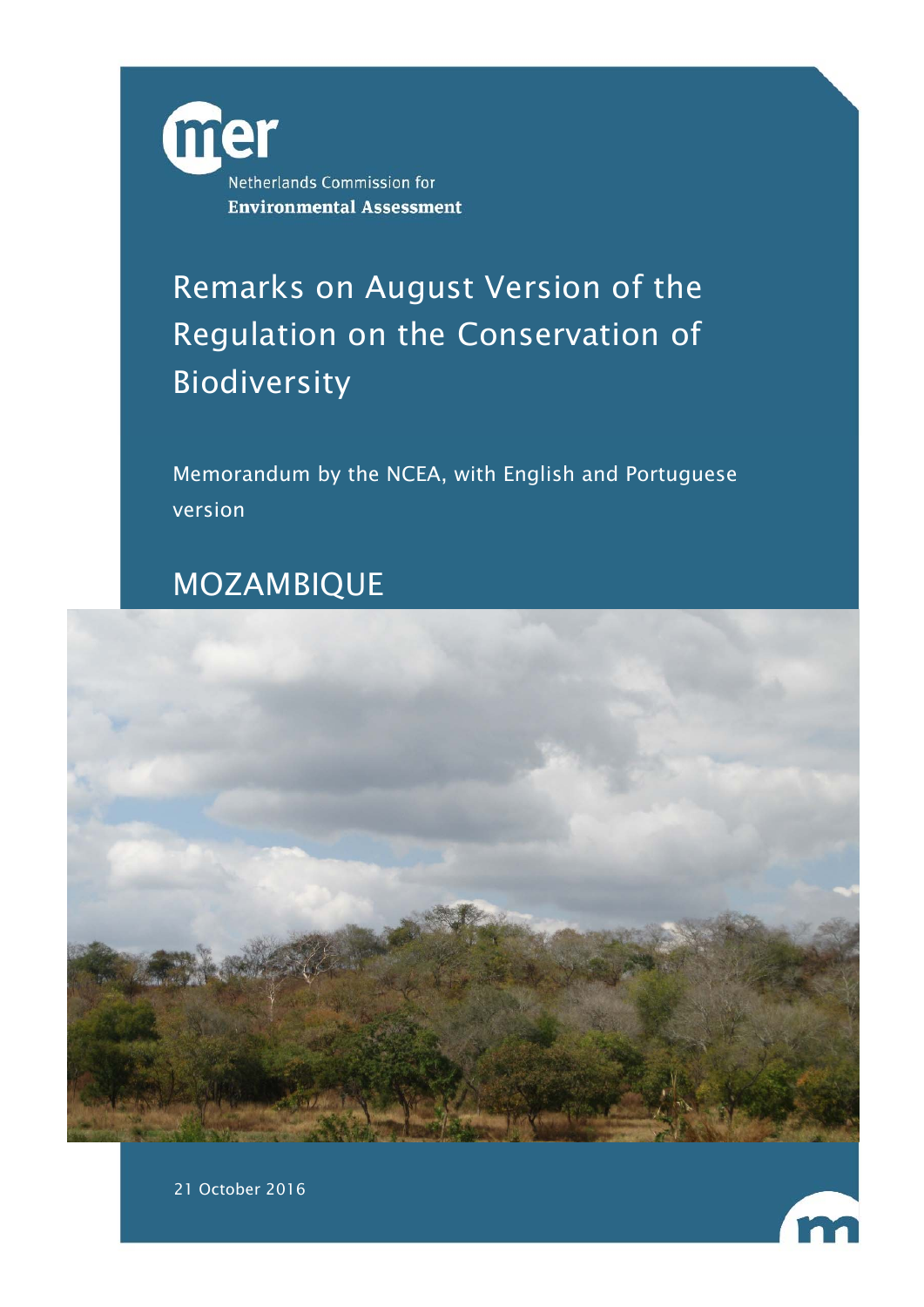# Advice of the Secretariat

| Т٥          | <b>ANAC</b>                                                                                                                                                                                                |
|-------------|------------------------------------------------------------------------------------------------------------------------------------------------------------------------------------------------------------|
| Attn        | Mr Leovigildo José                                                                                                                                                                                         |
| <b>CC</b>   | Ms Sheila Afonso (Permanent Secretary MITADER)<br>Ms Josefa Jussar (MITADER/Environment)<br>Ms Yolanda Goncalves (MITADER/Planning and Cooperation)<br>Ms Anabela Rodrigues (WWF)<br>Mr Hugo Costa (COMBO) |
| <b>From</b> | the Netherlands Commission for Environmental Assessment (NCEA)                                                                                                                                             |
| Date        | 21 October 2016                                                                                                                                                                                            |
| Subject     | Remarks on August Version of the Regulation on the Conservation of<br><b>Biodiversity</b>                                                                                                                  |
|             | By: the Secretariat of the Netherlands Commission for Environmental<br>Assessment - Mr Reinoud Post, Mr Gijs Hoevenaars and<br>Ms Ineke Steinhauer                                                         |
| Reference   | 7204                                                                                                                                                                                                       |

Contact: W: www.eia.nl  $T: +31302347660$ E: ncea@eia.nl

-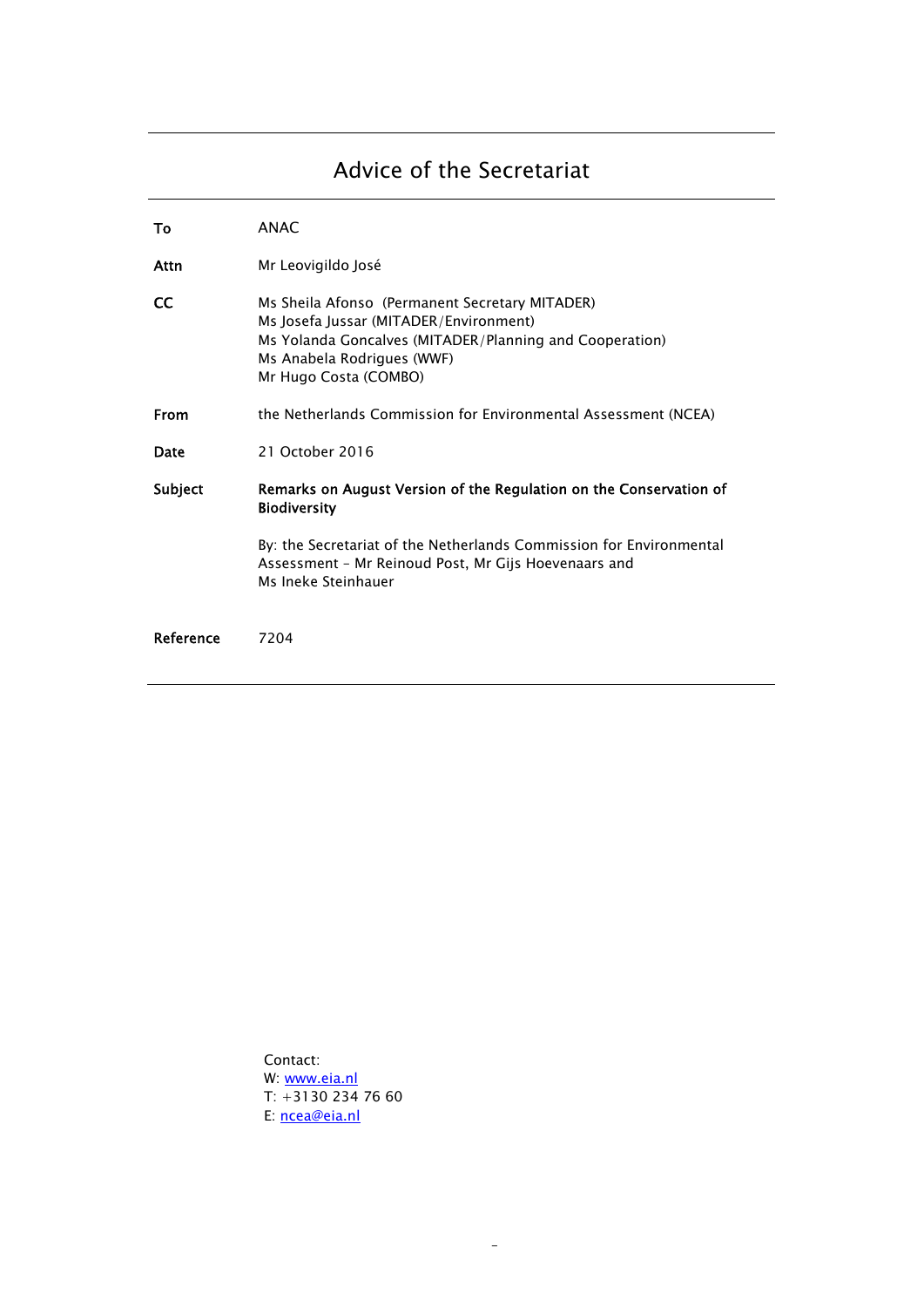## Table of contents

| 1.           |                                                                               |  |
|--------------|-------------------------------------------------------------------------------|--|
| 2.           |                                                                               |  |
| $\mathbf{3}$ | Observations on draft 2 of the Regulation for Conservation of Biodiversity  3 |  |
| 3.1          |                                                                               |  |
| 3.2          | Remarks per article (in comparison with the June version of the regulation) 5 |  |

## Indice analítico

| $\mathbf{1}$ . |                                                                  |  |
|----------------|------------------------------------------------------------------|--|
| 2.             |                                                                  |  |
| 3.             | Observações sobre o esboço dois do Regulamento de Conservação da |  |
|                |                                                                  |  |
| 3 I            |                                                                  |  |
| -32            | Observações por Artigo (em comparação com a versão de Junho do   |  |
|                |                                                                  |  |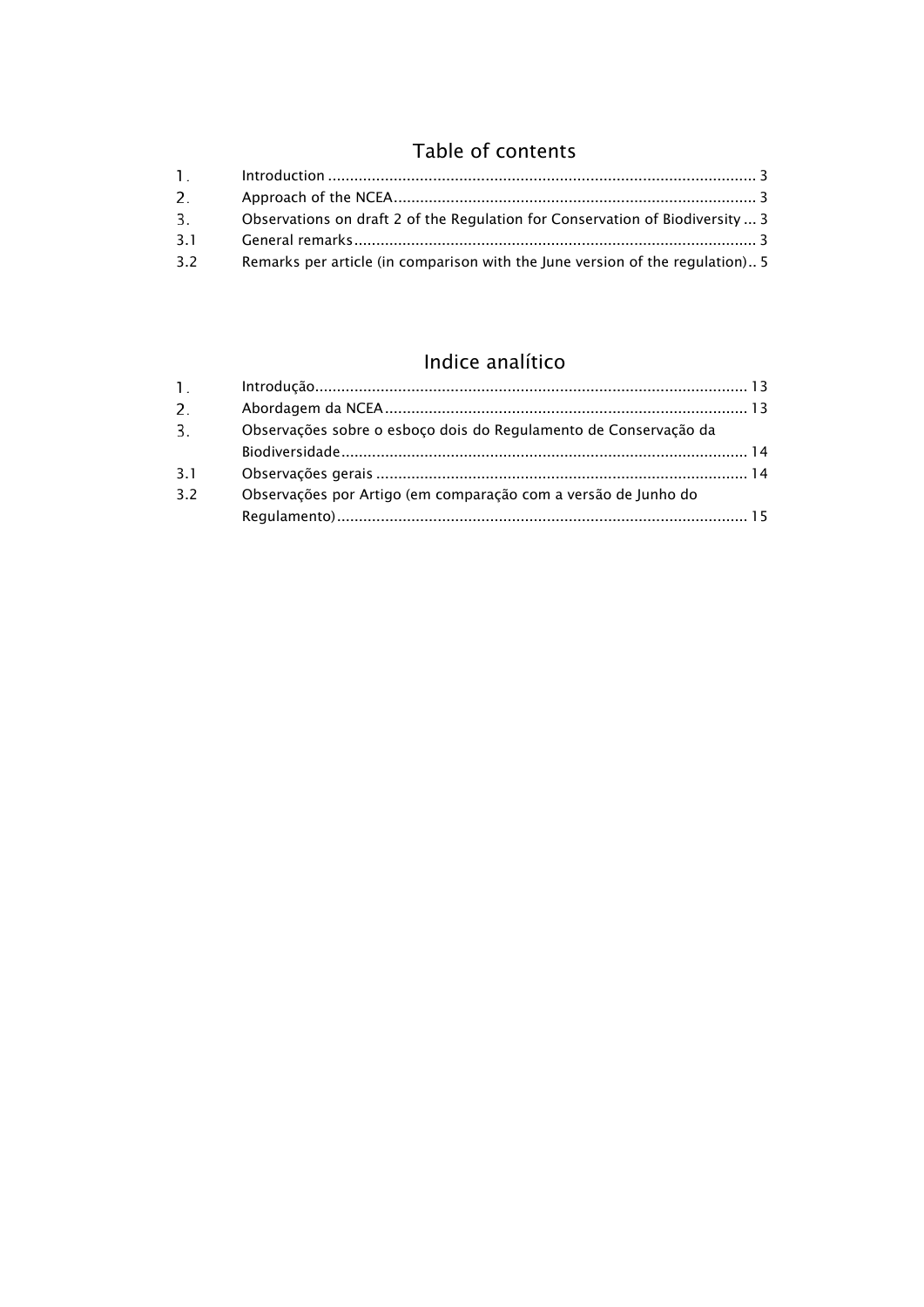#### $\mathbf{1}$ . Introduction

The annual programme 2016 under the MoU agreed in June 2016 between MITADER and the NCEA mentions as one of the urgent areas of collaboration the assistance to DINAB in formulating a Ministerial Diploma for the way in which Category A+ projects must compensate for biodiversity loss they cause.

ANAC, participating in the meeting with DINAB on setting the context for and discussing the proposed Ministerial Diploma, informed the NCEA that a public participation meeting on a first draft of a new regulation on Biodiversity and Conservation would be held at Matola, the next day on 13 July 2016. As the Ministerial Diploma should be coherent with this regulation, DINAB agreed that it would be a good idea that the NCEA attended the presentation by the consultant of this first draft of the regulation and that it would provide written observations on this draft. A memorandum of the NCEA secretariat with these observations was submitted to the consultant and ANAC on 27 July.

On 6 September ANAC sent the second draft of the regulation to NCEA to see if it is aligned with the work that the NCEA is doing on the Ministerial Diploma. The present Memorandum of the NCEA secretariat presents its findings.

#### Approach of the NCEA 2.

Decree 54/2015 (EIA Regulation), Article 8.4 states: The terms and conditions for the assessment and identification of the need for compensation of biodiversity losses (contrabalances de biodiversidade) will be governed by specific regulation. To the NCEA it is not clear whether this 'specific regulation' can be the Regulation of the Law 16/2014 of 20 June, (Lei da Biodiversidade e Conservação, LBC) that is now being developed by ANAC, or that it needs to be a separate Ministerial Diploma. The NCEA has referred this question to DINAB, that is thinking about the answer.

If the answer is affirmative the NCEA proposes to be assisting the formulation process of the Regulation of the Law 16/2014 of 20 June. If a separate Ministerial Diploma is needed, the NCEA will advise on the draft text of that Diploma. In that case this separate Diploma needs to be coherent with, and tuned to the Regulation.

Awaiting the answer of DINAB, and as the quality of the eventual separate Diploma requires that compensation is well-regulated in the Regulation, the NCEA continues to provide its observations on the drafts of the Regulation, in this Memorandum the second draft.

### Observations on draft 2 of the Regulation for  $\overline{3}$ . Conservation of Biodiversity

### 3.1 General remarks

- The regulation focuses mainly on the different institutions that are involved in conservation of biodiversity, but contains little information on (the description of) the values that are to be conserved.
- The regulation does not follow the mitigation hierarchy as suggested by international standards such as The Standard on Biodiversity Offsets by the BBOP (Business and Biodiversity Offsets Programme): avoid, minimize, restore and offset. This mitigation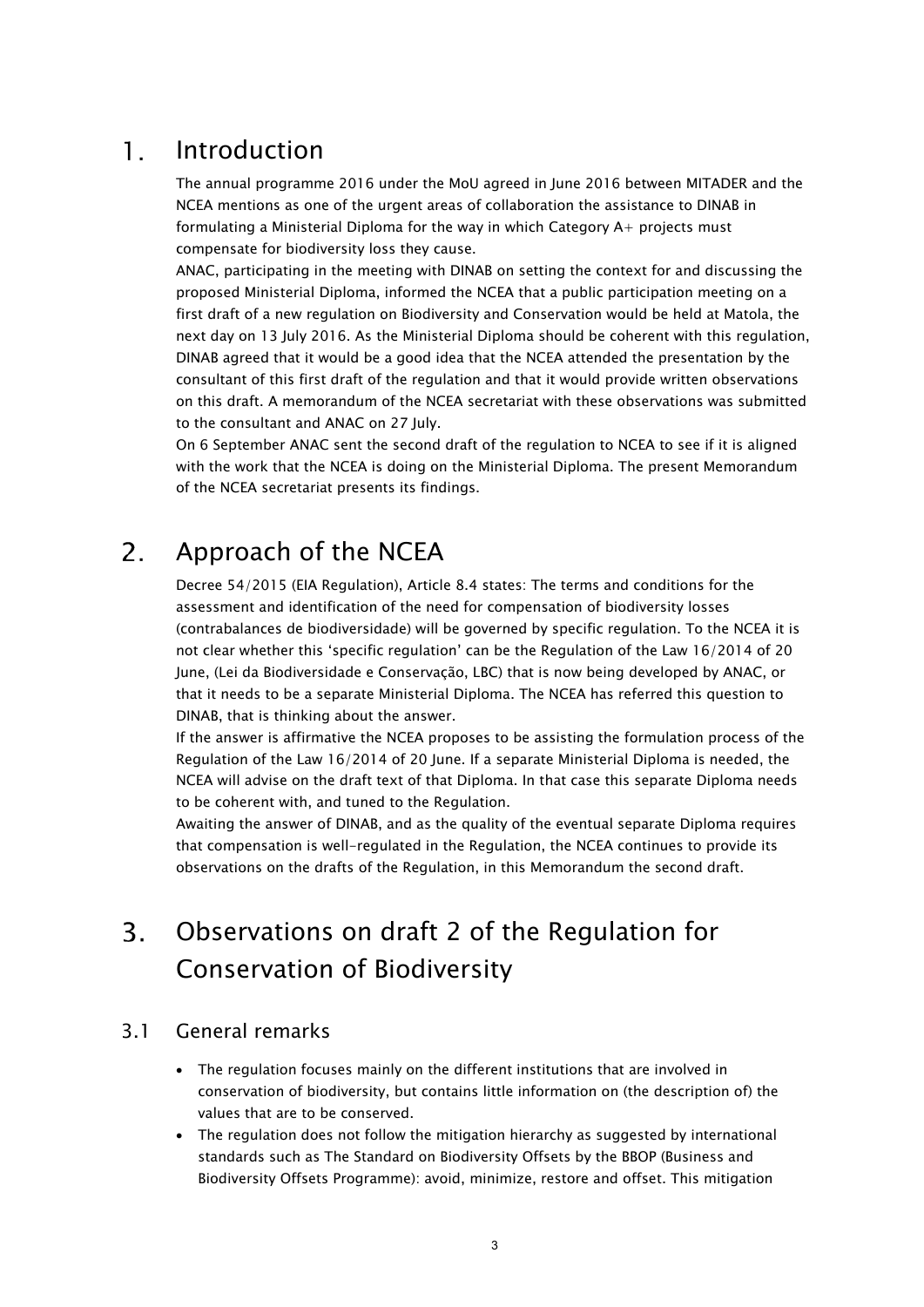hierarchy is of the highest importance and should therefore be regulated on the level of law (instead of on the level of the decree). The mitigation Hierarchy has already been adopted and applied by Mozambique (see decree 54/2015, article 12-2-h).

- The regulation (and the Law on the Conservation of Biodiversity) describes more or less ten different types of conservation areas. The NCEA observes that making a distinction between types of conservation areas is only useful if it entails different levels of protection. Some distinctions only seem to be made to indicate a difference in the authority that designated the area.
- Article 26 of the Law on Biodiversity and Conservation (LBC) opens the door to a practically unlimited amount of activities in protected areas, whereas the various articles on the different types of areas restrict the types of activities. In fact, the exception made in article 26 of the LBC is vague and turns the restrictions in articles 14 till 25 of the LBC useless. The question of which activities are permitted or prohibited is the most important one for the regulation of the conservation of biodiversity. Therefore, this should be regulated unambiguously. For each individual activity to be permitted in an area, it should be checked if the activity has any impacts on the objectives of the area. Preferably, there should be no general admittance of activities in an area, without such a prior check.
- It is important to distinguish different types of compensation. First of all, there is compensation with regard to the effort of the conservation of biodiversity (art. 11-1). This is more or less a tax for the enjoyment of biodiversity. The LBC makes it possible to regulate this type of compensation (art. 11-4). Secondly, there is compensation with regard to impacts of activities on biodiversity. According to the law, there should be full compensation (no loss of biodiversity) in case of exploration of natural resources (art. 11- 2). Art. 11-4 LCB does not seem to provide for delegation of the competence to regulate this type of compensation on the level of a regulation, because it does not seem to compensate for the 'esforço da conservação' as in the first case. Compensation of the loss of biodiversity as a result of activities that are not exploration of natural resources (such as highways and factories in or nearby an area) is not covered by article 11. The NCEA recommends that full compensation is also provided for these cases. Finally, the term compensation is used for infractions on the regulations on the conservation of biodiversity (article 53 of the LCB). It is important that a clear distinction is made between compensation and infraction. The NCEA recommends that the term compensation is not used for infractions.
- Should the regulation also include Ramsar sites as areas that are to be protected? These internationally recognized wetlands should receive the highest form of protection. The LBC does not mention these sites.
- The regulation should not repeat articles of the LBC. Repetitions only entail confusion, especially when they are formulated slightly different from the original, only entails confusion.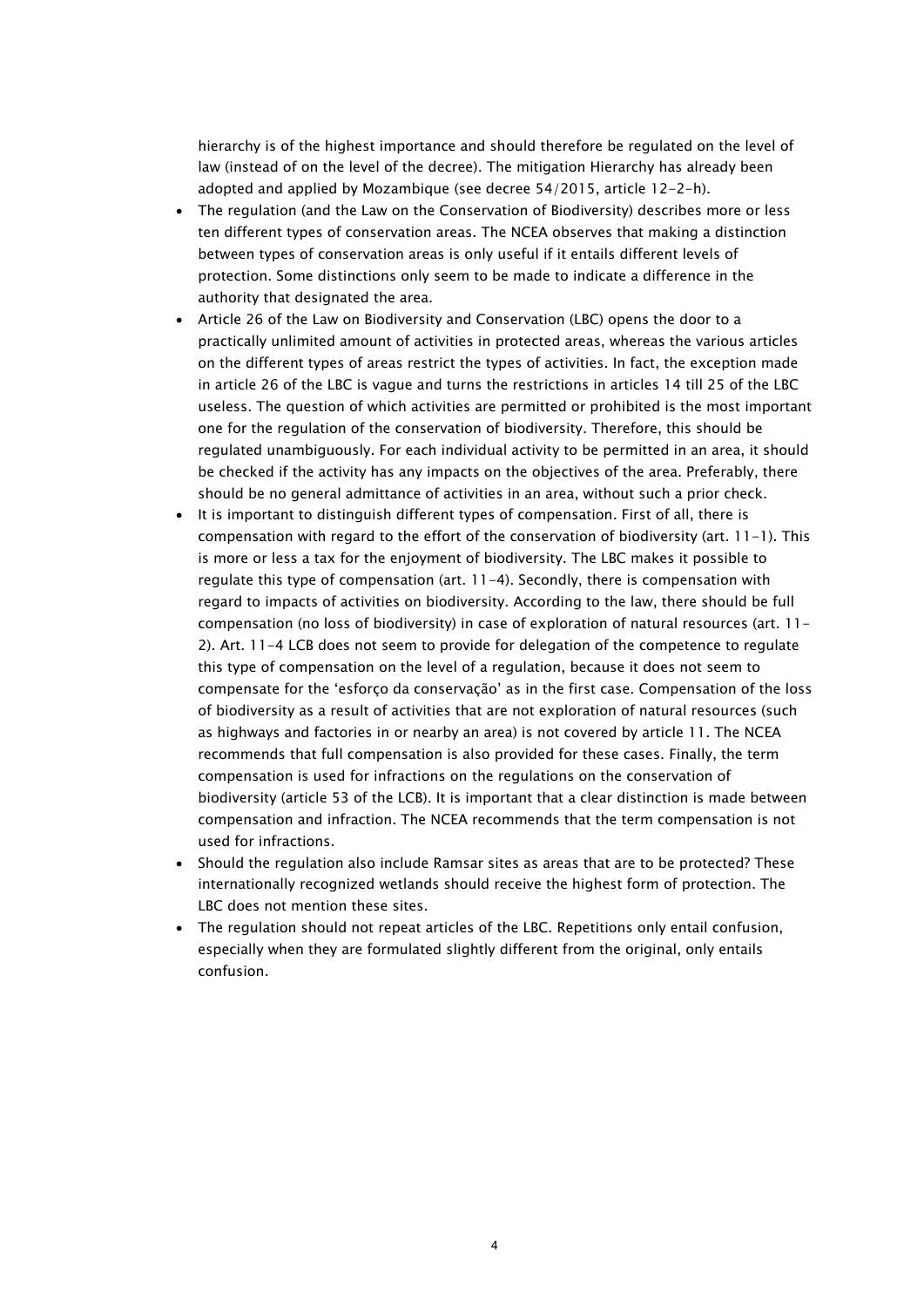### 3.2 Remarks per article (in comparison with the June version of the regulation)

### Articles 1-3

No changes and thus no remarks.

### Article 4

Positive: article 4 makes reference to the Law on Biodiversity and Conservation (LBC) instead of repeating it.

### Article 5

Major change in the article. Positive: no more distinctions based on the governing body. However, the definition in the first paragraph is not the same as the one in the *Glossário* in the LBC, but is a repetition of article 13, paragraph one of the LBC (Version of June: art. 35). The NCEA recommends to refer to the definitions in the LBC instead of repeating them (compare with reference to principles in artcicle 4 of the regulation).

The addition in blue is not clear. What is meant? And why is change of the LBC necessary?

### Article 6

Major change in the article. Repetition of article 13, paragraphs 2-5 (Version of June: art. 36) and should therefore be eliminated.

### Article 7

Version of June: art. 37. Is, apart from paragraph 4, a repetition of art. 36 of the LBC, and should therefore be eliminated. Moreover, NCEA observes that article 36 of the LBC uses the term transfronteiriça instead of fronteiriça.

### Article 8-19

Version of June: arts. 39-50. Is a repetition of art. 14-25 of the LBC and should therefore be eliminated. Moreover, some paragraphs are missing, compared to the LBC (art. 17, par. 4, art. 18, par. 2-3, art. 19, 2-4, art. 20, par. 3-5, art. 21, par. 2-5, art. 22, par. 3-4, art. 23, par. 3-4, art. 25, par. 3). Maar als ze er toch uit moeten, dat is dit niet meer relevant toch? Zie ook vergelijkbare opmerkingen bij 20 en 21

### Article 20

Version of June: arts. 51. Is a repetition of art. 37 of the LBC, and should therefore be eliminated. Moreover, it lacks its paragraphs 5-6.

### Article 21

Version of June: art. 52. What remains is a repetition of art. 39, and should therefore be eliminated. Moreover, it lacks its paragraph 2.

### Article 22

Version of June: art. 54. This article is a repetition of art. 38 of the LBC, but provides for a distinction between different types of areas that is not provided for in the LBC (some areas cannot be proposed by certain institutions). Because of the repetition it should be eliminated.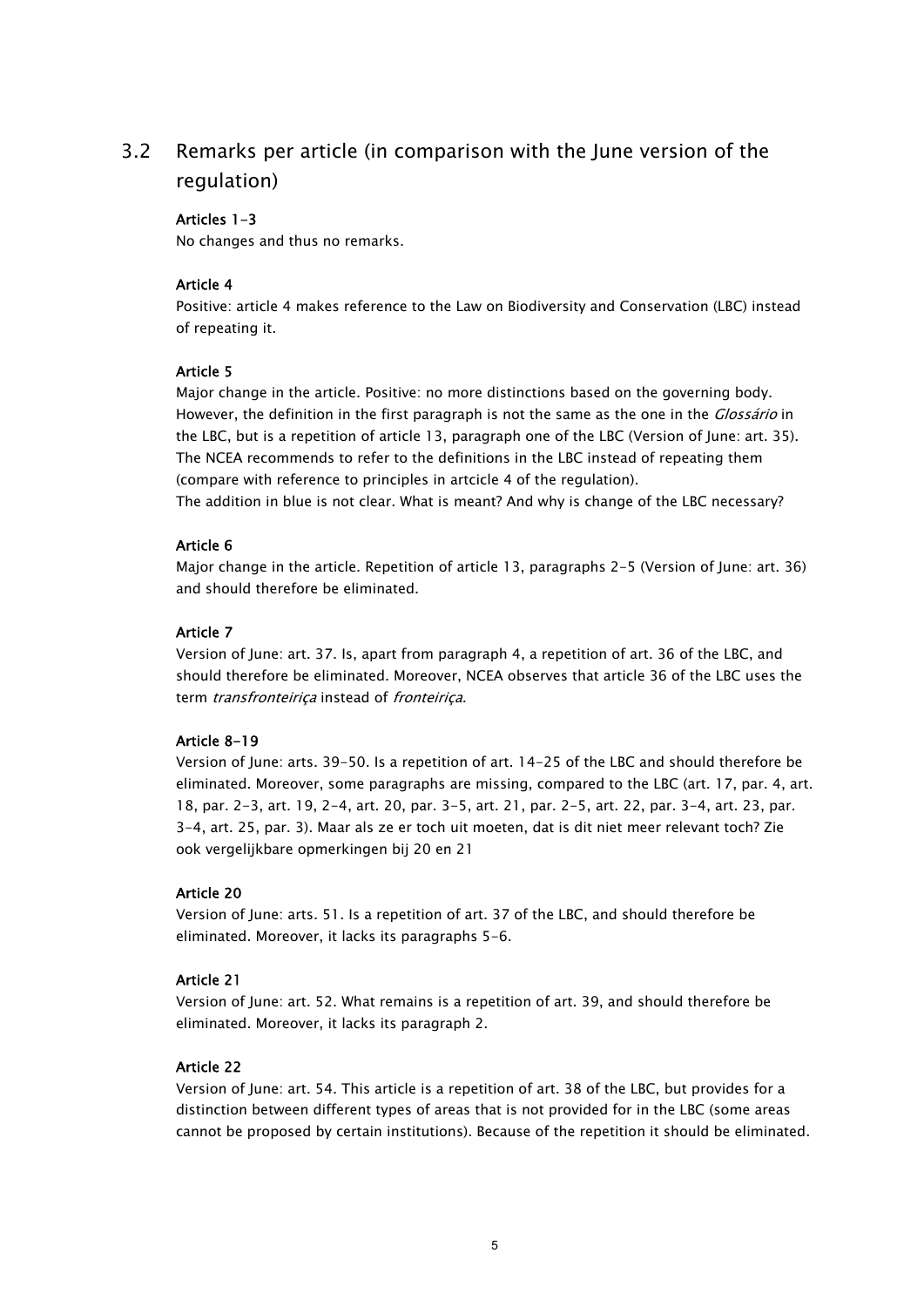### Article 23

Version of June: art. 55. This article seems to lack a basis in the LBC, unless art. 68 provides a general legal basis.

### Article 24

Version of June: art. 56. Positive points:

- no mention of ANAC, but only the ministry;
- paragraph 6 of the June version is eliminated.

Other remarks that the NCEA has made on the June version are still valid: The procedure of avaliação de propostas to establish, alter and abrogate areas, is not mentioned in the LBC. The grounds on which areas can be established, altered or abrogated should be very explicit (on the level of the LBC). Preferably, establishment should only be possible on ecological grounds (for example establishment is necessary to meet the objectives of the national policies on conservation of biodiversity), whereas alteration and abrogation should only be permitted on the grounds that it is no longer possible to meet the objectives for the establishment of the area because of reasons outside the administration of the area. If the grounds are not explicit, the procedure of *avaliação* and decision-making with regard to establishment, alteration and abrogation will not be transparent. Therefore, the NCEA recommends to regulate the procedure of evaluation of proposals on the level of the LCB. This article does not make a difference between the levels of government (national, provincial, etc.). It is not logical that ANAC and the ministry are involved in the establishment, alteration and abrogation of areas on the provincial, district and municipal level. Therefore, the NCEA recommends that they are not involved on these levels.

### Article 25

Version of June: art. 57. The LBC does not impose making technical studies and have public participation LBC. How does the obligation to make an EIA relate to EIA legislation? Numbering isn't correct.

Positive points: paragraph 4 is eliminated and no more reference to environmental licencing.

### Article 26

Version of June: art. 56, paragraph 6. It is not clear why many more paragraphs are needed to describe the delays. Therefore, they should be eliminated.

### Article 27

New article that concerns the fee one has to pay to create a conservation area.

### Article 28

Version of June: art. 57. Additional paragraphs address the relocation of persons. Most of the remarks that the NCEA made on the old article are still valid: The article is very confusing: apparently, it is necessary to make technical studies, have public participation and a licença ambiental. As said earlier, the LBC does not impose these obligations. What should be investigated in the technical studies? For what purpose is there *a licenca ambiental*? In art. 25 the purpose of public participation is explained. Conformity with which applicable legislation will be checked by ANAC?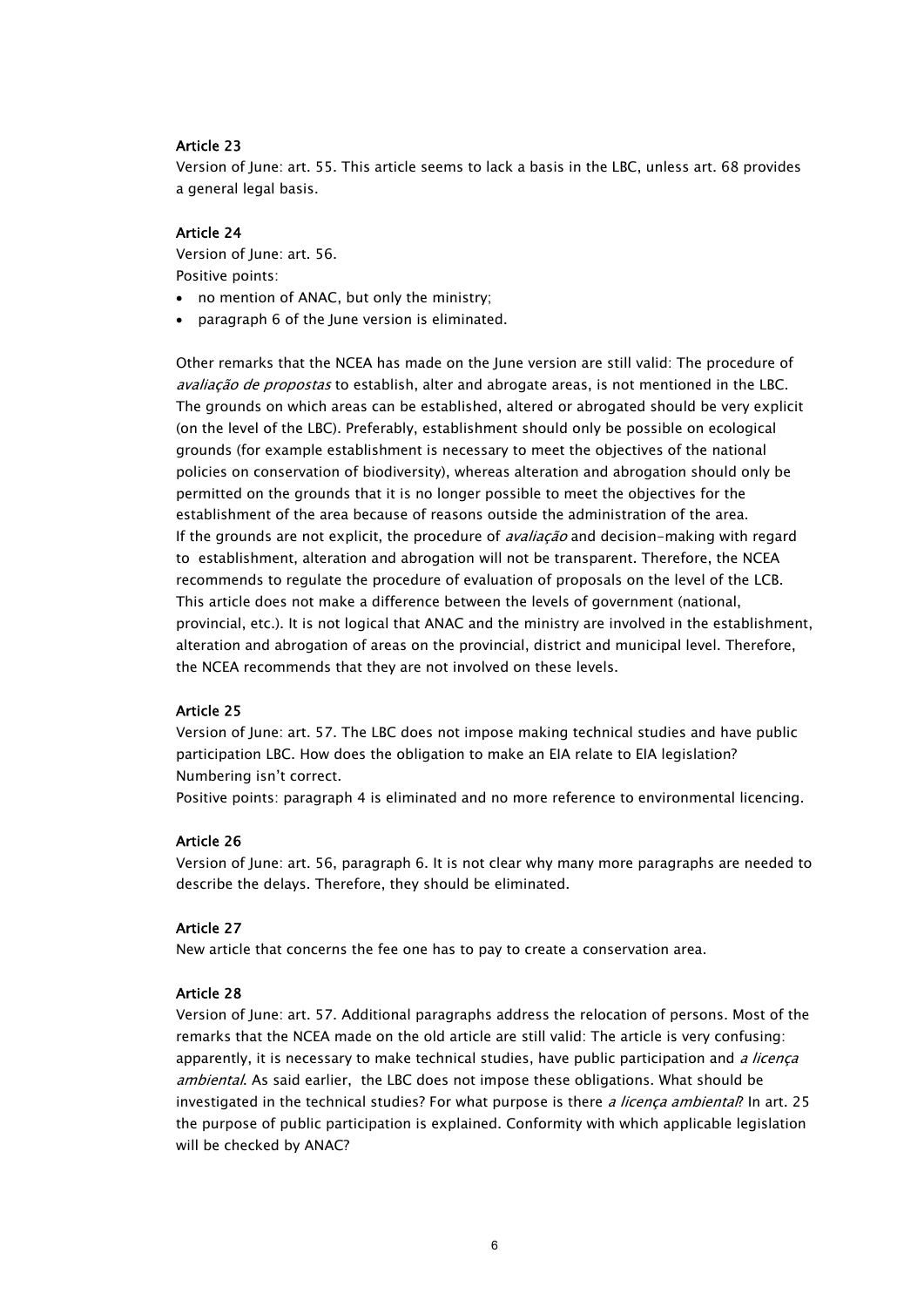### Article 29

Version of June: art. 53, and art. 60, paragraph 2. Additional paragraph 3 concerns the publication in the official journal.

The LBC does not seem to provide a basis LBC for this article, unless art. 68 provides a general basis. The NCEA recommends that the content requirements of the acto de criação are defined on the level of the LBC.

### Article 30-31

Version of June: art. 59. Paragraphs 2-4 are new and address the alteration (article 30) and abrogation (article 31) of an area. In case of an enlargement, paragraph 4 prescribes that there should be a new EIA. Remarks on the old article are still valid: the old article 59 declares that the procedural requirements for establishment (old arts. 56-59) apply mutatis mutandis to alteration and abrogation of the area. However, the grounds to alter or abrogate an area should be more strict. If not, it might be easy to evade the responsibilities of the establishment of an area. Therefore, the NCEA recommends that alteration or abrogation of an area is only possible in case of:

- a scientific error at the establishment of an area, or
- a natural disaster that makes it impossible to achieve the conservation goals of the area.

### Article 32

Version of June: art. 61. This article is a repetition of art. 40 of the LBC and should therefore be eliminated. Positive point: art. 60 has been eliminated.

### Article 33

Version of June: art. 62. This article is a repetition of art. 48, paragraph 1, LBC and should therefore be eliminated.

### Article 34

Version of June: art. 63. The LBC does not seem to provide a basis for this article, unless art. 68 provides a general legal basis. Additional paragraph 2 concerns the publication in the official journal.

### Article 35

Version of June: art. 64. Positive point: no longer a repetition of art. 48, paragraph 2, LBC. However, the new article introduces a Technical Commission of Acompanhamento and Supervision. How does this relate to the persons mentioned in art. 48, paragraph 2, LBC?

### Article 36

Version of June: art. 65. Major change in the article. This article seems to be an elaboration of the obligation of signalization mentioned in art. 48, paragraph 3.

### Article 37

Positive point: section on administration of the areas is placed further after the section on the establishment, alteration and abrogation of the areas.

Version of June: art. 5. Remarks on the old article are still valid: This article makes a distinction between *áreas administradas pela Administração Nacional*, and by others. Why is this distinction made? Does it entail a difference in conservation level? This distinction does not seem to stem from the LBC.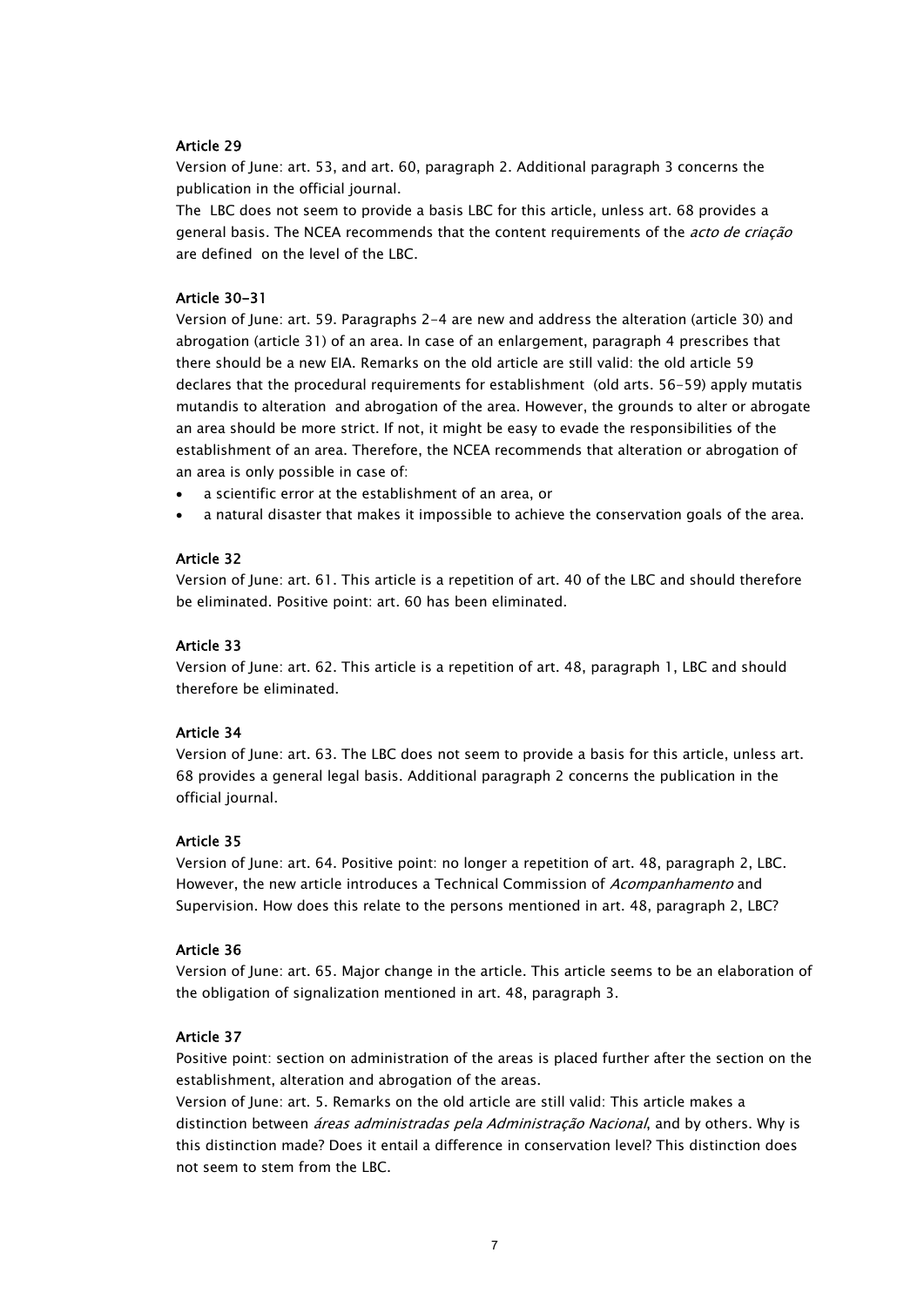### Article 38

Version of June: art. 6. No remarks.

### Article 39

Version of June: art. 8. Compared to the old article 8, this article contains much more tasks for the administrator. Positive point: a more logical order.

### Articles 40-50

Version of June: art. 9-19. They are more or less the same, although there is a remarkable difference: the representative of ANAC is not the administrator (compared to the old article 11, par. 2, under a). Most of these articles seem to lack a specific legal basis in the LBC, unless art. 68 provides a general legal basis. Article 41 is a repetition of art. 7 LBC and should be eliminated.

### Article 51-56

Version of June: art. 20, 23-26, 28. These articles seem to lack a specific legal basis in the LBC, unless art. 68 provides a general legal basis.

### Article 57

New article on a new part of the administration. This article seems to lack a specific legal basis in the LBC, unless art. 68 provides a general legal basis.

### Articles 58-61

Version of June: art. 21-22 and 30. The enlarged collective ('colectivo alargado') seems to be the substitute of the Technical council. These articles seem to lack a specific legal basis in the LBC, unless art. 68 provides a general legal basis.

Article 61 contains (compared to the old art. 30) an additional paragraph 3 that stipulates that the administration requires some standard departments.

### Articles 62-63

Version of June: art. 31-32. Positive point: much of the old art. 31 is eliminated, and the planos de maneio are no longer seen as special plan of territorial planning. Instead, paragraph 3 of art. 63 states that in 'an ecological region' (whatever that may mean) where there are one or more areas, there should be a special plan of territorial planning. Therefore, most of the remarks that the NCEA made on the old art. 32 are still valid: This article indicates that *planos de maneio das áreas de conservação* have the same legal force *as* planos de gestão ambiental. This should be regulated on the level of the law itself. See art. 43, third paragraph, of the LBC and art. 39 of the LBC.

For the proper management of these areas, it is important that there is no stacking of different plans on different government levels for the same area. And in case more plans are necessary, it should be clear which plan governs which part of the area.

### Articles 64-66

Version of June: art. 33 and 34, although there are more content requirements in the new version, remarks that the NCEA made on the old article are still valid: This article is a repetition of art. 43 of the LBC, although the second paragraph of art. 65 seems to lack in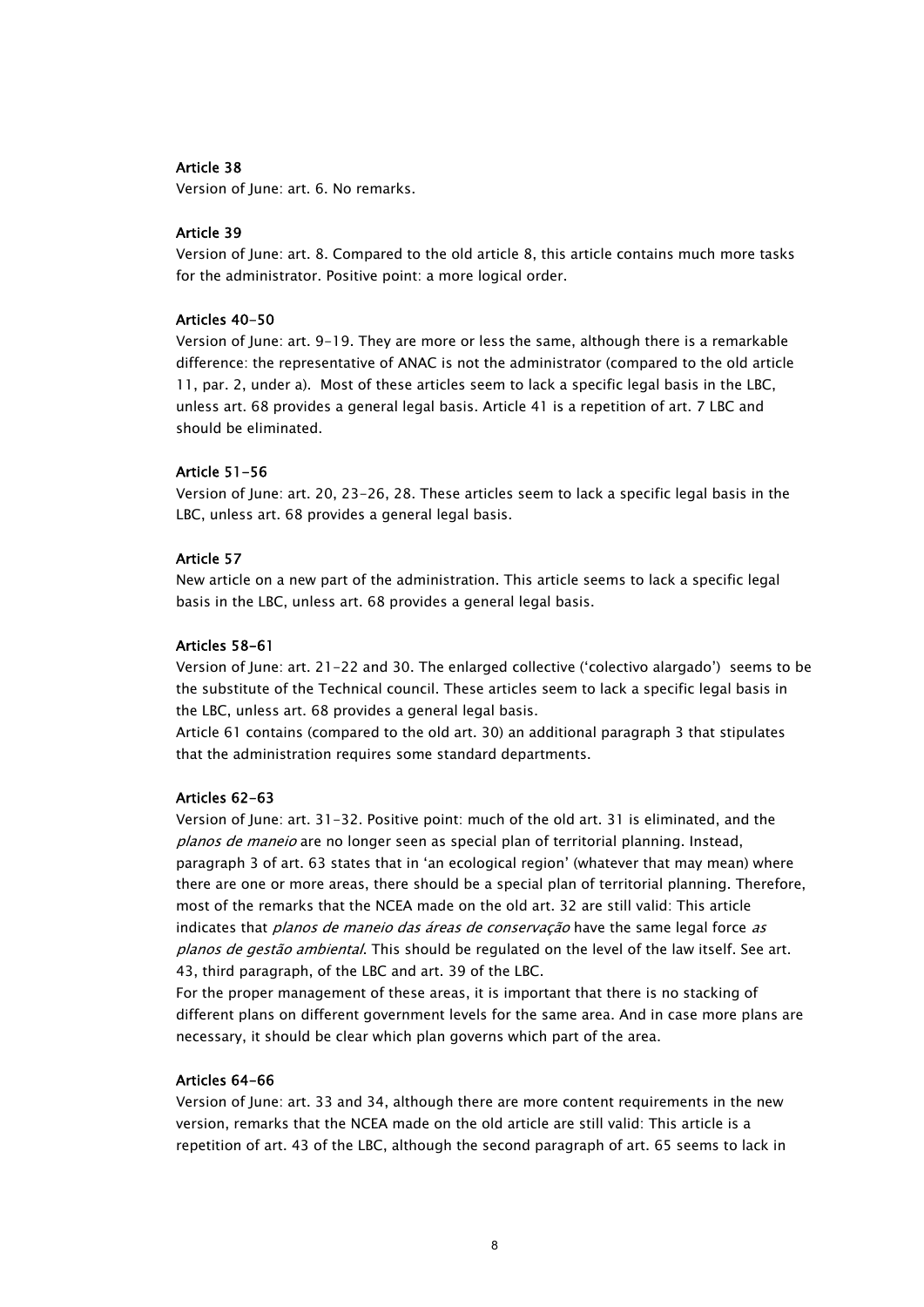art. 43 of the LBC. The *elaboração e aprovação* of the *plano de maneio* should be regulated by the LBC, not by the regulation.

Furthermore, it is remarkable that it is up to the *Administrador* to harmonize the draft of the plan to national policies on areas of conservation. Shouldn't this be the task of all the institutions involved?

### Article 67

New article, that concerns the *programa de encerramento*. Apparently, this is only possible for private areas. This article lacks a legal basis in the LBC, unless art. 68 of the LBC provides a general legal basis.

### Article 68

The more substantive articles on conservation of biodiversity are placed even further on in the regulation, compared to the June version. For a reader of the regulation, it is better to read all articles on activities in the areas in the beginning of the regulation, just after the articles on establishment of the areas.

Version of June: art. 67. It is a repetition of art. 15-17 of the LBC and should therefore be eliminated.

### Article 69

Version of June: art. 68. It is a repetition of art. 26 and others of the LBC and should therefore be eliminated. All remarks that the NCEA has made on the old article are still valid: This article seems to open the door for every activity to be permitted, because of its criteria: necessidade, utilidade ou interesse público. This paragraph is not in accordance with the international standard of mitigation hierarchy: there is no obligation to try to avoid impacts on the area first. The same applies to paragraph 2.

It is better to have a formulation like the one in paragraph 5, because it sets a condition: the activity should not compromise the objectives of the area. This condition means that each individual activity to be permitted in the area should be assessed on its impacts on the objectives of the area.

Paragraph 4 is a repetition of art. 20(4) of the LBC and paragraph 5 of 21(4) of the LBC. Paragraph 6 is some sort of repetition of paragraph 3 of articles 22 and 33 of the LBC. What is meant by paragraph 7? How does it relate to article 26(2)?

The question: 'which activities are permitted or prohibited' is the most important one for the regulation of the conservation of biodiversity. Therefore, this should be regulated explicitly and unambiguously in one article, on the level of the LBC itself.

Moreover, this article seems to lack a basis in the LBC, unless art. 68 provides a general legal basis.

### Articles 70-73

Version of June: art. 69-72. All remarks that the NCEA made on the old articles are still valid: Preferably, there should be no general admittance of activities (including installations, constructions and roads) in areas, without prior check whether they are in accordance with the objectives of the area. Why should there be an exception for installations, constructions and roads? On the other hand, an exception for activities that are solely meant for the conservation of biodiversity can be very useful.

Moreover, these articles seem to lack a basis in the LBC, unless art. 68 provides a general legal basis.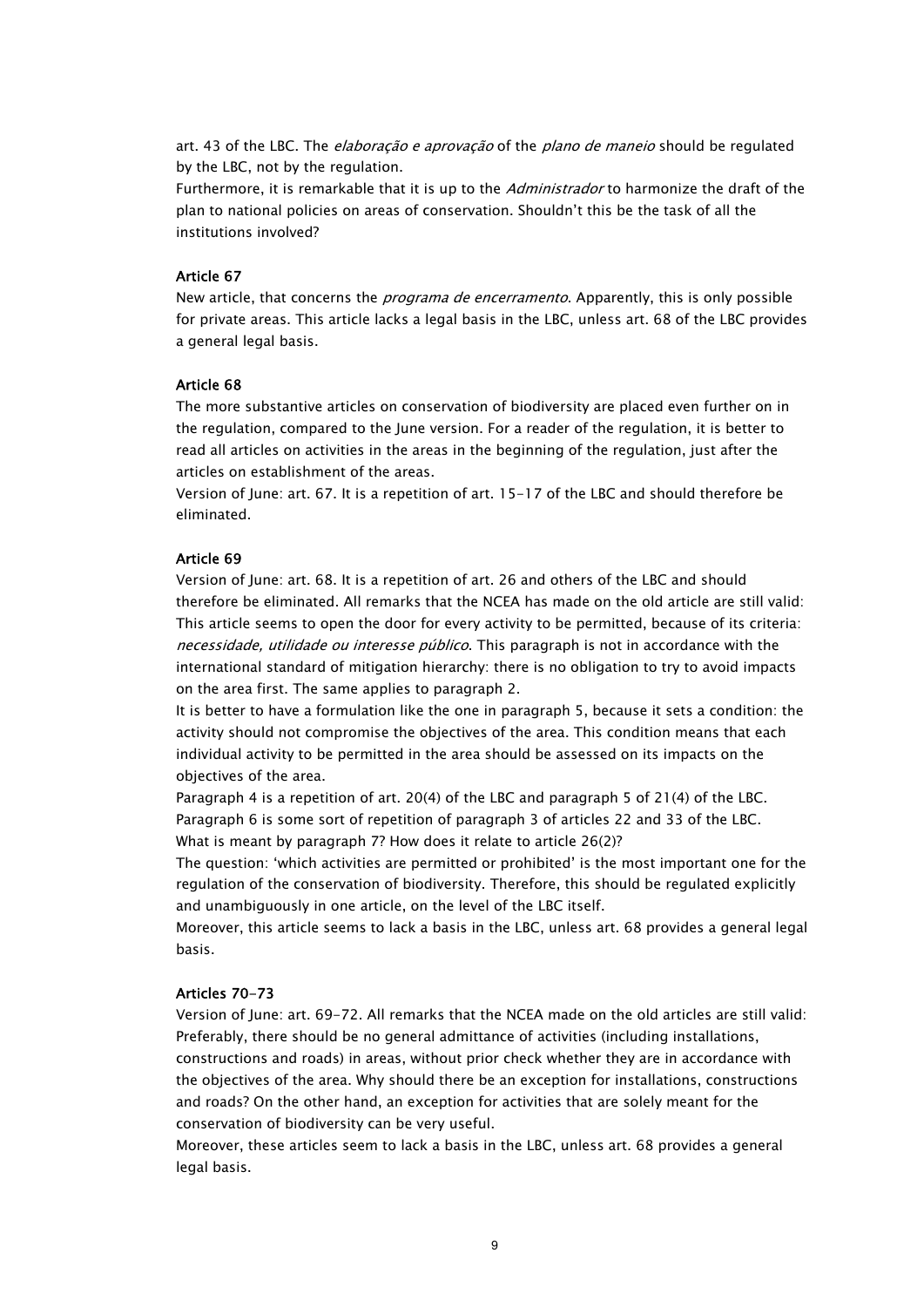### Articles 74-75

Version of June: art. 73-74, the new article 75 has additional paragraphs (8-10). The new paragraph 8 requires a verification of the requested activity with the prohibitions of the plano de maneio. Apart from the *plano de maneio*, it seems logical to check with other relevant legislation.

All remarks on the old articles are still valid: How does article 73 relate to art. 27 of the LBC? It seems to be a repetition. Moreover, in this article the term *concessões* is used. What is the difference with *licença* or *licenciamento* (see for example articles 22-24 and 28-29 of the LBC). Art. 40 of the LBC uses the term licencamento ambiental.

These articles suggest that each individual activity in an area requires an authorization. How does this suggestion relate to articles 69-73 that seem to imply that there is a general admittance of certain activities? And what is the margin of appreciation when the legislation itself already authorizes the activity? Can the authority still refuse? On what grounds?

### Article 76

This is a new article. It is not clear why these activities should be permitted by ANAC, instead of the *administrador*. Are there other criteria to check than those of art. 75, paragraph 8?

### Articles 77-78

Version of June: art. 75-76. These articles are a repetition of articles 44-45 of the LBC and should therefore be eliminated.

### Articles 79-80

New articles. Positive point: clear definition of compensation.

It is not clear why distinction should be made between direct and indirect compensation. Indirect compensation does not seem to comply with the definition of compensation in art. 79.

### Article 81

New article. All these options of compensation are of the financial type. But as described in the remarks on the June version, compensation in the form of money is only a last resort and will hardly ever occur. The section of compensation should, after defining compensation, explain the mitigation hierarchy and give a proper order of measures.

### Article 82

Version of June: art. 77. Remarks on the old articles 77-79 are still valid: together with the regulation of the activities that are permitted and prohibited, the question of compensation is the most important one for the regulation of the conservation of biodiversity. With regard to this issue there are international standards. These standards use as their base the so-called mitigation hierarchy, that sees compensation/offset as its last resort. The hierarchy has the following order:

- avoidance: measures taken to avoid creating impacts from the outset, such as careful spatial or temporal placement of elements of infrastructure, in order to completely avoid impacts on certain components of biodiversity;
- minimisation: measures taken to reduce the duration, intensity and / or extent of impacts (including direct, indirect and cumulative impacts, as appropriate) that cannot be completely avoided, as far as is practically feasible;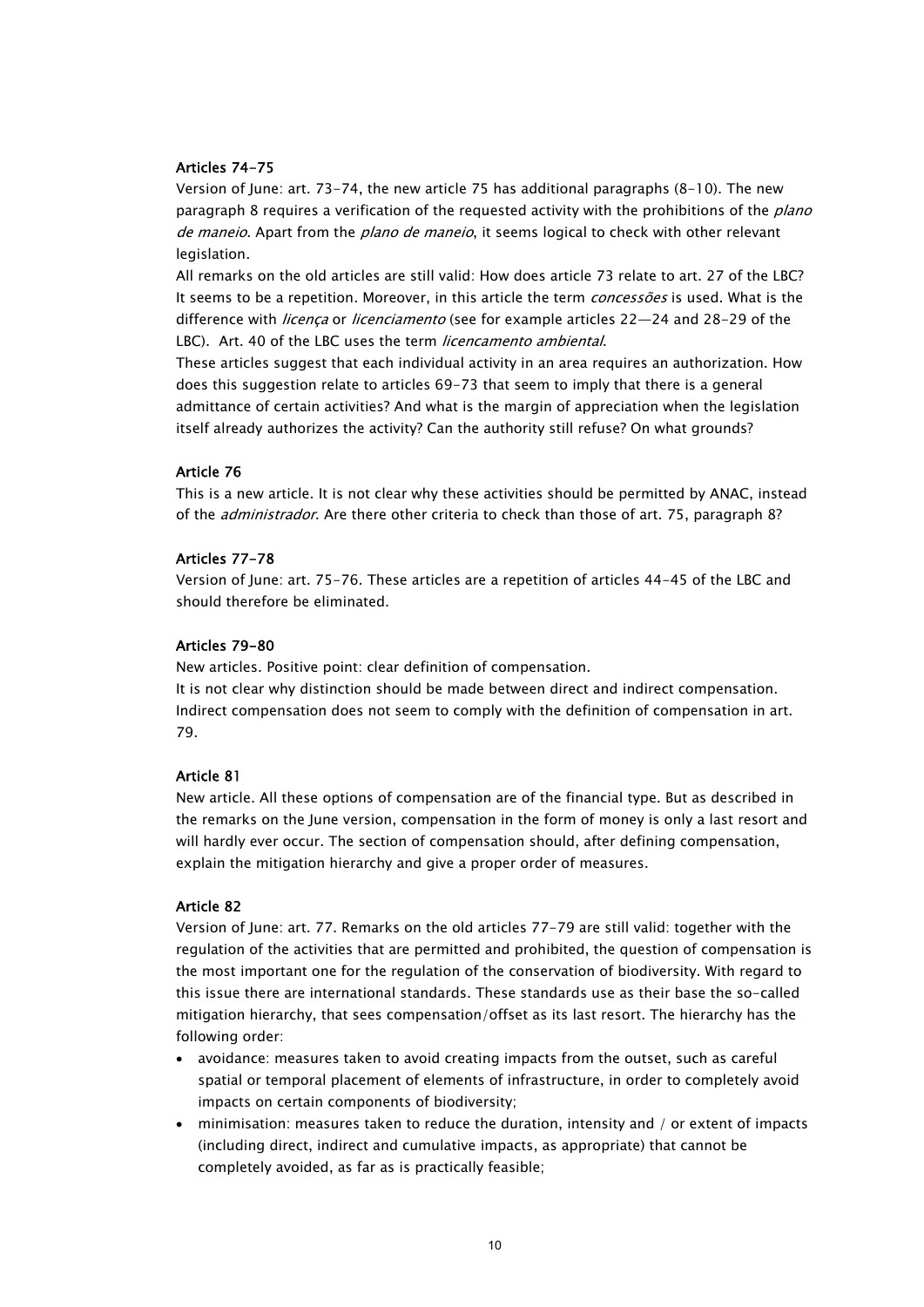- rehabilitation/restoration: measures taken to rehabilitate degraded ecosystems or restore cleared ecosystems following exposure to impacts that cannot be completely avoided and/or minimised;
- offset: measures taken to compensate for any residual significant, adverse impacts that cannot be avoided, minimised and / or rehabilitated or restored, in order to achieve no net loss or a net gain of biodiversity. Offsets can take the form of positive management interventions such as restoration of degraded habitat, arrested degradation or averted risk, protecting areas where there is imminent or projected loss of biodiversity.

This means that a loss of biodiversity that cannot be avoided should be compensated, by creating new biodiversity, preferably in the same area. Compensation in the form of money is only a last resort and will hardly ever occur, since it is almost always possible to create new biodiversity.

The mitigation hierarchy has also been defined in the Regulamento sobre o processo de avaliação do impacto ambiental.

Articles 11 and 49 of the LBC define compensation as some kind of tax that has to be paid for the enjoyment of the conservation of biodiversity.

Article 82 seems to regard compensation as a sanction for an infraction. The subject of infractions and sanctions is already regulated in CAPÍTULO IX of the LBC. When the degradation of the environment is authorized by the authority, then the proponent cannot be regarded as infractor.

Therefore, there should be a very clear distinction between:

- the loss of biodiversity that is the consequence of an authorization by the authority; this should be avoided as much as possible by proper use of the mitigation hierarchy;
- the loss of biodiversity that is caused by an infraction of the law or the regulation: this should be governed by penal law;
- some kind of tax that has to be paid for the enjoyment of the conservation of biodiversity: this should be a matter of taxation.

Because of the fact that the current legislation (LBC and regulation) does not make this distinction, the regulation with regard to compensation is very confusing and easy to infract.

Finally, these articles seem to lack a basis in the LBC, unless article 68 provides a general legal basis.

### Articles 83-84

New articles. Article 83 enables the ministry to create compensation committees that should evaluate compensation proposals. Instead of creating new committees, it is however more important to identify a mitigation hierarchy that could serve as criteria needed to evaluate compensation proposals.

Positive point: article 84 stipulates an order of priority for compensation measures. However, this does not follow the mitigation hierarchy, because it suggests that there is already damage, that can only be rehabilitated, and not mitigated. And how does this article relate to article 81? Is this where the money should go to?

### Articles 85-88

Version of June: art. 80-83. Remarks on the old articles 80-83 are still valid: These articles seem to lack a basis in the LBC, unless art. 68 provides a general legal basis. How does the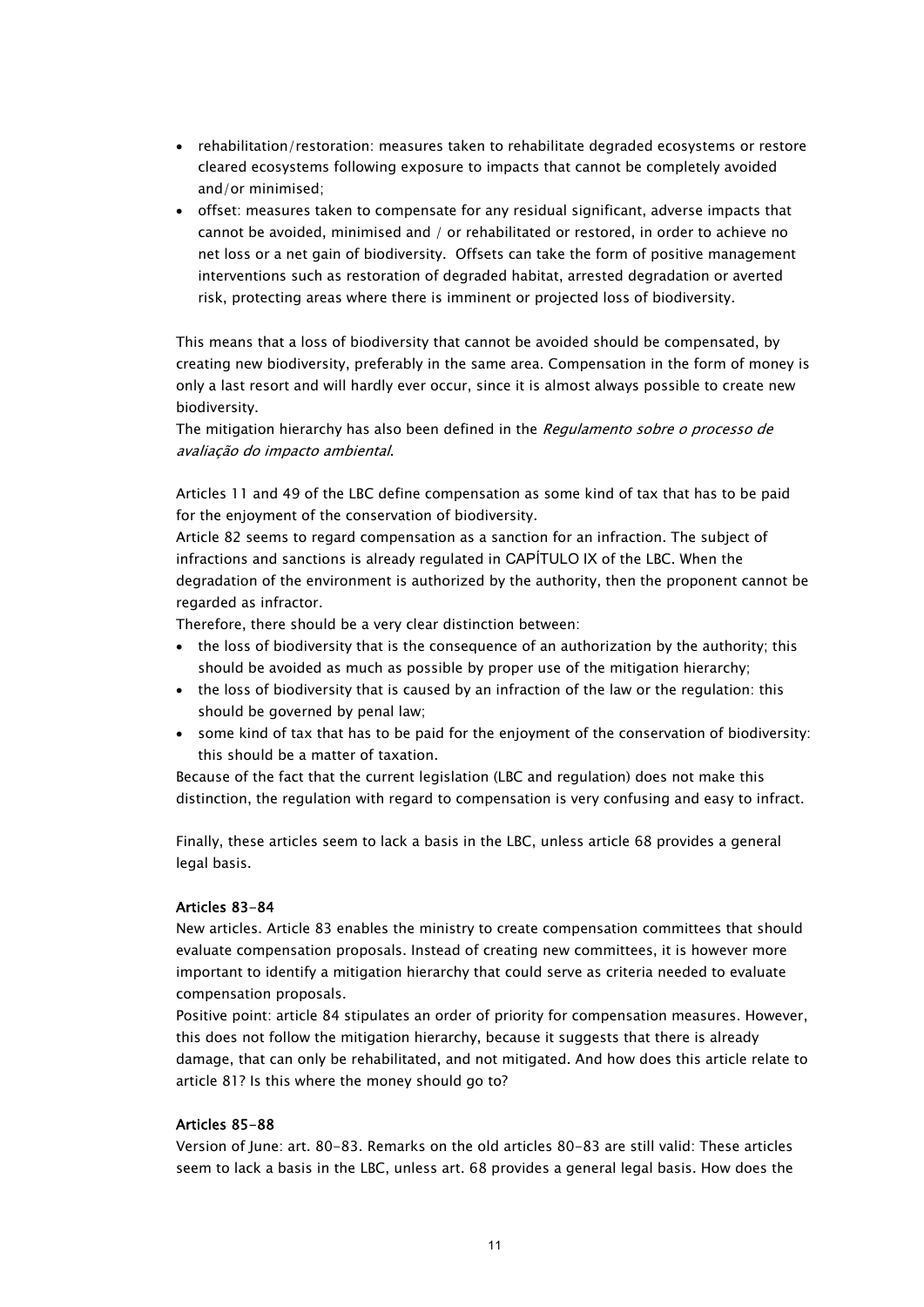recent CITES regulation that was submitted to the Conselho de Ministros, relate to the articles 46-47 of the LBC?

### Capítulo X

Version of June: *Capítulo VIII*, but empty. This *Capítulo* now contains three articles on taxes that are an elaboration of article 49 of the LBC. The revenue does not seem to be intended for conservation of biodiversity. Shouldn't this be the objective?

### Capítulo XI

Version of June: *Capítulo X*. Elaboration of article 67 of the LBC. No remarks. Positive point: Capítulo IX (fiscalization) is eliminated.

### Capítulo XII

Version of June: *Capítulo XI*, with an additional article on the councils. Remarks on the old Capítulo are still valid: It is always wise to have transitory dispositions. However, the law is already in force. How does this  $capitulo$  relate to  $capitulo$  X of the LBC?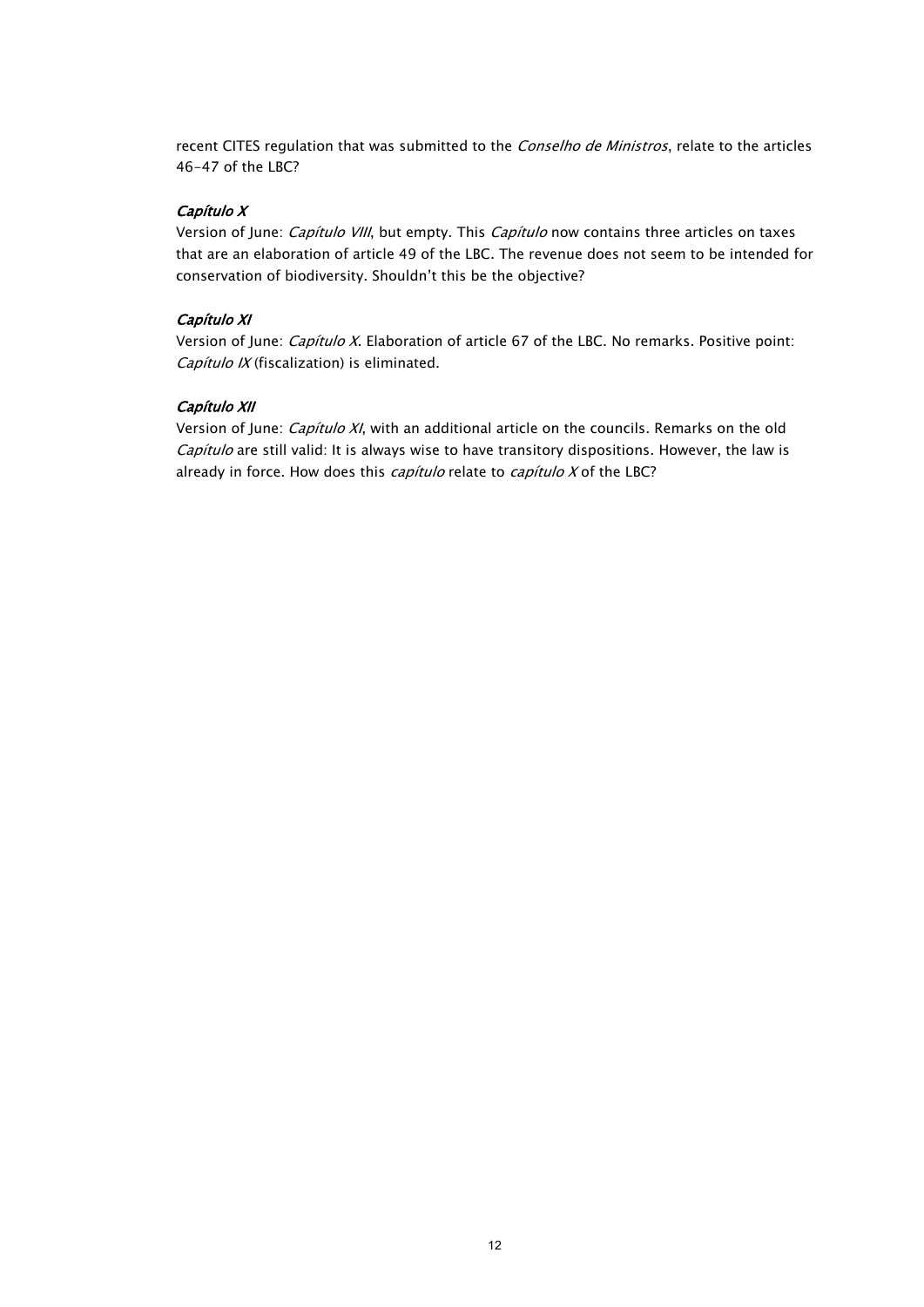#### $\mathbf{1}$ . Introdução

O programa anual de 2016, no âmbito do Memorando de Entendimento acordado em Junho de 2016, entre o MITADER e a NCEA, menciona - como uma das áreas urgentes de cooperação - a assistência à DINAB na formulação de um Diploma Ministerial para a maneira como projetos de categoria A+ devem compensar a perda de biodiversidade que causam. A ANAC, participando na reunião com a DINAB no âmbito da definição do contexto e da discussão respeito ao Diploma Ministerial proposto, informou à NCEA que uma reunião de participação pública sobre um primeiro esboço do novo regulamento sobre a Biodiversidade e Conservação seria realizada em Matola, no próximo dia 13 de Julho de 2016. Devendo o Diploma Ministerial apresentar coerência com este regulamento, a DINAB concordou que seria uma boa ideia que a NCEA participasse na presentação deste primeiro esboço do regulamento. A NCEA, por sua vez, ofereceu fornecer observações por escrito sobre este esboço. Consequentemente, um memorando da secretaria da NCEA, com estas observações, foi submetido ao consultor e a ANAC, no dia 27 de Julho. No dia 6 de Setembro 2016, a ANAC enviou à NCEA o segundo esboço do regulamento solicitando a verificação desta em termos de alinhamento com o trabalho da NCEA na realização do Diploma Ministerial. O presente Memorando de secretariado NCEA apresenta as suas conclusões.

#### $2.$ Abordagem da NCEA

O Decreto 54/2015 (Regulamento da AIA), artigo 8.4 indica: Os termos e as condições para a avaliação e a identificação da necessidade de compensação das perdas de biodiversidade (contrabalanças de Biodiversidade) serão regidas por regulamentos específicos. Para a NCEA não é claro se este 'regulamento específico' concerne o Regulamento da Lei 16/2014 de 20 de Junho, (Lei da Biodiversidade e Conservação, LBC) que presentemente está a ser desenvolvido pela ANAC, ou um Diploma Ministerial separado.

A NCEA enviou a questão para a DINAB, que presentemente está elaborando sobre a resposta da mesma. Se a resposta for afirmativa, a NCEA propõe o apoio do processo de formulação do Regulamento da Lei 16/2014 de 20 de Junho. Se for necessário um Diploma Ministerial separado, a NCEA aconselhará sobre o esboço do texto deste. O Diploma separado, consequentemente, deverá apresentar coerência e sintonização com o Regulamento. Aguardando a resposta da DINAB, e como a qualidade do eventual Diploma separado exige que a compensação seja adequadamente regulada no regulamento, a NCEA continuará a fornecer as suas observações sobre os esboços deste regulamento. O presente Memorando da NCEA visa apresentar as observações sobre o segundo esboço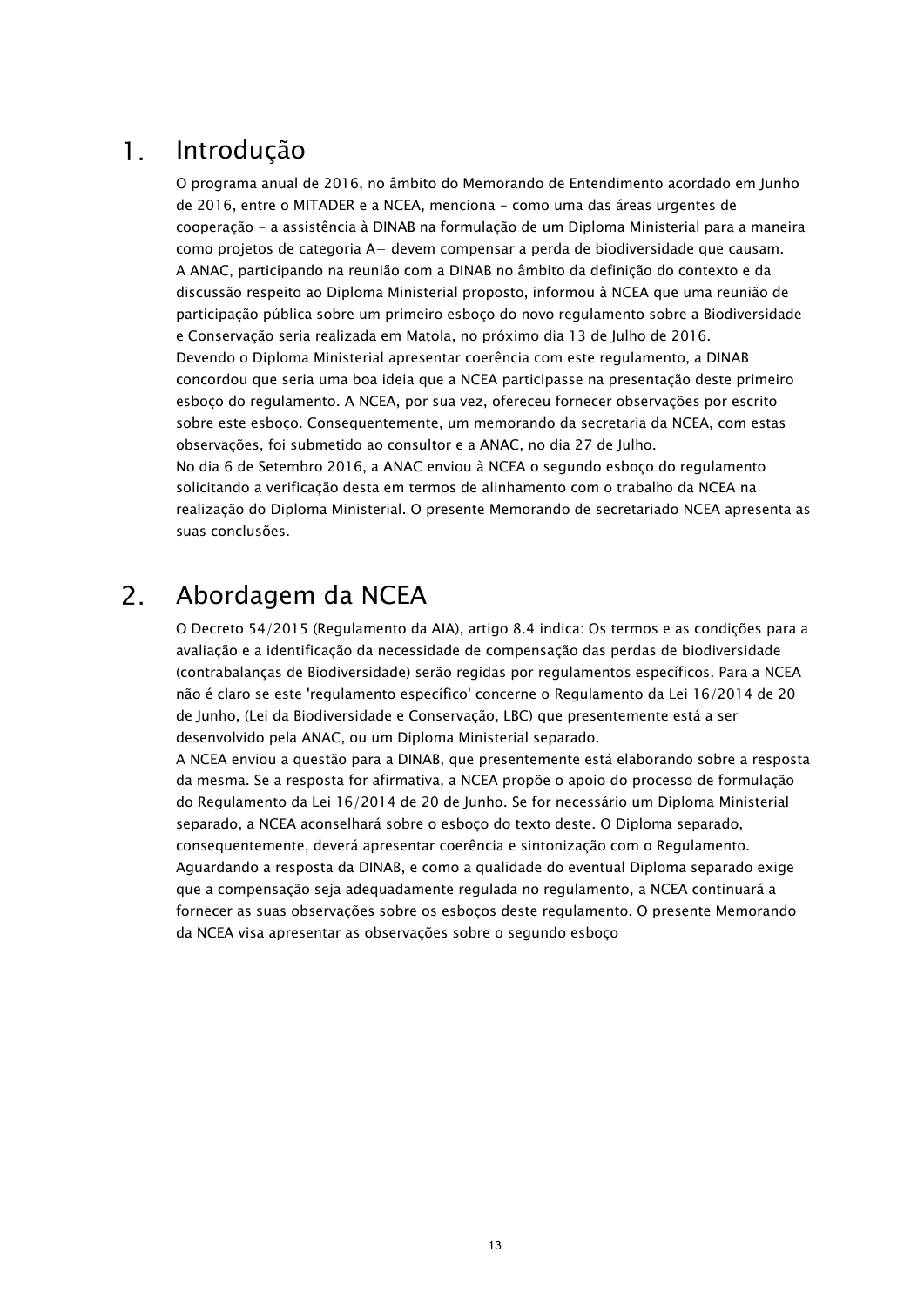### $3<sub>1</sub>$ Observações sobre o esboço dois do Regulamento de Conservação da Biodiversidade

### 3.1 Observações gerais

- O Regulamento incide principalmente nas diferentes instituições responsáveis pela conservação de biodiversidade, mas contém pouca informação sobre (a descrição) dos valores que devem ser conservados.
- O Regulamento não segue a hierarquia de mitigação, como proposta pelas normas internacionais, tais como os Princípios de Compensação para a Biodiversidade do BBOP (Programa de Compensações de Biodiversidade e Negócios): evitar, minimizar, restaurar e compensar. Esta hierarquia de mitigação é de maior importância, devendo ser regulada a nível da lei (em vez de decreto). Esta já foi adoptada pelo Governo de Moçambique (ver decreto 54/2015, art. 12-2-h).
- O Regulamento (e a Lei sobre a Conservação da Biodiversidade) descreve dez diferentes tipos de áreas de conservação. A distinção só é útil se implica diferentes níveis de proteção. Algumas distinções parecem ser feitas somente para indicar uma diferença na autoridade que designou a área.
- Artigo 26 da Lei de Conservação da Biodiversidade (LBC) abre as portas à uma quantidade practicamente ilimitada de actividades em áreas protegidas, enquanto que os demais artigos sobre os diferentes tipos de áreas restringem os tipos de actividades. Da facto, a exceção do artigo 26 na LBC é muito vaga, tornando as restrições dispostas nos artigos 14 - 25 completamente inúteis. A questão de quais as actividades a permitir ou a proibir é a mais importante para a regulação da conservação da biodiversidade, devende ser regulada inequivocamente. Deveria-se verificar o impacto de cada uma dessas actividades sobre os objectivos da área. Preferencialmente não se deveria admitir quaisquer actividades numa área sem tal verificação prévia.
- É importante salientar que o artigo 11 da LBC aborda diferentes tipos de compensação. Primeiramente, há uma compensação respeito ao esforço feito para conservar a biodiversidade. Trata-se mais ou menos de um imposto para o gozo da biodiversidade. A LBC dirige este tipo de compensação. Segundamente, há uma compensação relativamente aos impactos das actividades sobre a biodiversidade. De acordo com o disposto na lei, deverá haver compensação plena, não podendo esta ser assumida por um Regulamento (falta uma base jurídica para fazê-lo). Finalmente, o termo "compensação" é usado para infrações de regulamentações respeito à conservação de biodiversidade. É muito importante fazer-se uma clara distinção.
- Não deveria o Regulamento incluir sítios Ramsar como áreas a serem protegidas? Estas zonas húmidas internacionalmente reconhecidas deveriam receber a mais alta forma de proteção. A LBC não faz menção de locais de síntese.
- O Regulamento não deveria repetir artigos da LBC. Repetições, especialmente quando sendo um pouco diferentes do original, geralmente resultam em confusão.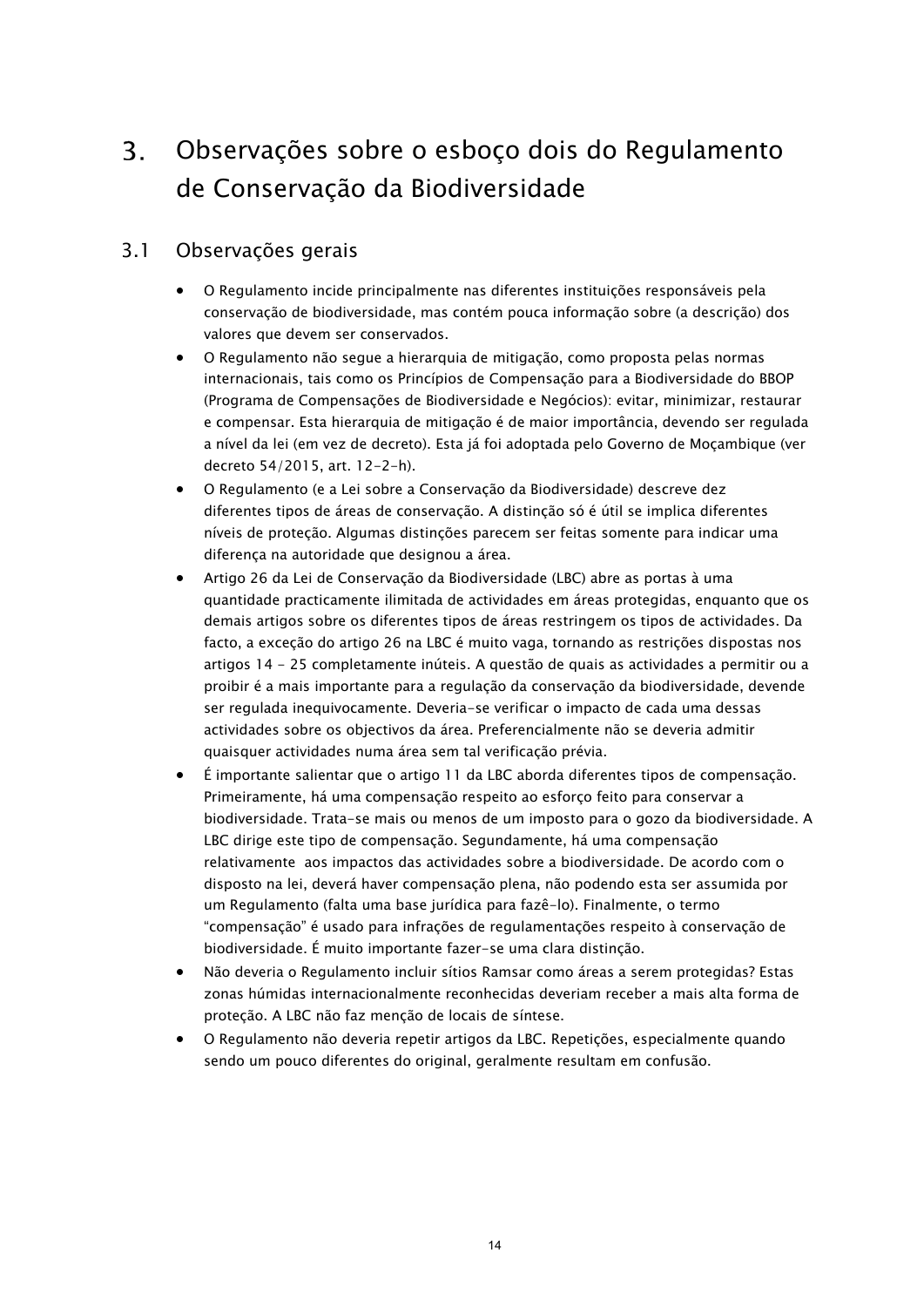### 3.2 Observações por Artigo (em comparação com a versão de Junho do Regulamento)

### Artigos 1-3

Não ocorreram alterações, não havendo observações.

### Artigo 4

Artigo 4 refere-se à Lei de Conservação da Biodiversidade (LBC) em vez de repeti-lo.

### Artigo 5

Alteração substancial do artigo. Positivo: não há mais distinções baseadas no órgão de gestão. No entanto, a definição do primeiro ponto não corresponde com a disposta no Glossário da LBC, mas é meramente uma repetição do artigo 13, ponto 1, da LBC (Versão de Junho art. 35). Aconselhável seria referir-se às definições na LBC. A adição em azul não é clara. O que significa e é necessária?

### Artigo 6

Alteração substancial no artigo. Repetição do artigo 13, pontos 2-5 (Versão de Junho art. 36), devendo ser eliminada.

### Artigo 7

Versão de Junho: art. 37. Trata-se, com exceção do ponto 4, de uma repetição do artigo 36 da LBC, devendo esta ser eliminada. Além disso, a NCEA salienta que o artigo 36 da LBC refere-se ao termo "transfronteiriça" em vez de "fronteiriça".

### Artigo 8-19

Versão de Junho: artigos 39-50. Repetição dos artigos 14-25 da LBC, devendo esta ser eliminada. Além disso, faltam alguns pontos, comparado com a LBC (art. 17, ponto 4, art. 18, ponto 2-3, art. 19, 2-4, art. 20, ponto 3-5, art. 21, ponto 2-5, art. 22, ponto 3-4, art. 23, ponto 3-4, art. 25, ponto 3).

### Artigo 20

Versão de Junho: art. 51. Repetição do artigo 37 da LBC, devendo pois ser eliminada. Além disso, faltam os pontos 5-6.

### Artigo 21

Versão de Junho: art. 52. Resta a repetição do art. 39, devendo pois ser eliminada. Além disso, falta o ponto 2.

### Artigo 22

Versão de Junho: art. 54. Este artigo é uma repetição do art. 38 da LBC, prevê, no entanto, uma distinção entre os diferentes tipos de áreas (algumas áreas não podem ser propostas por determinadas instituições) que não consta da LBC.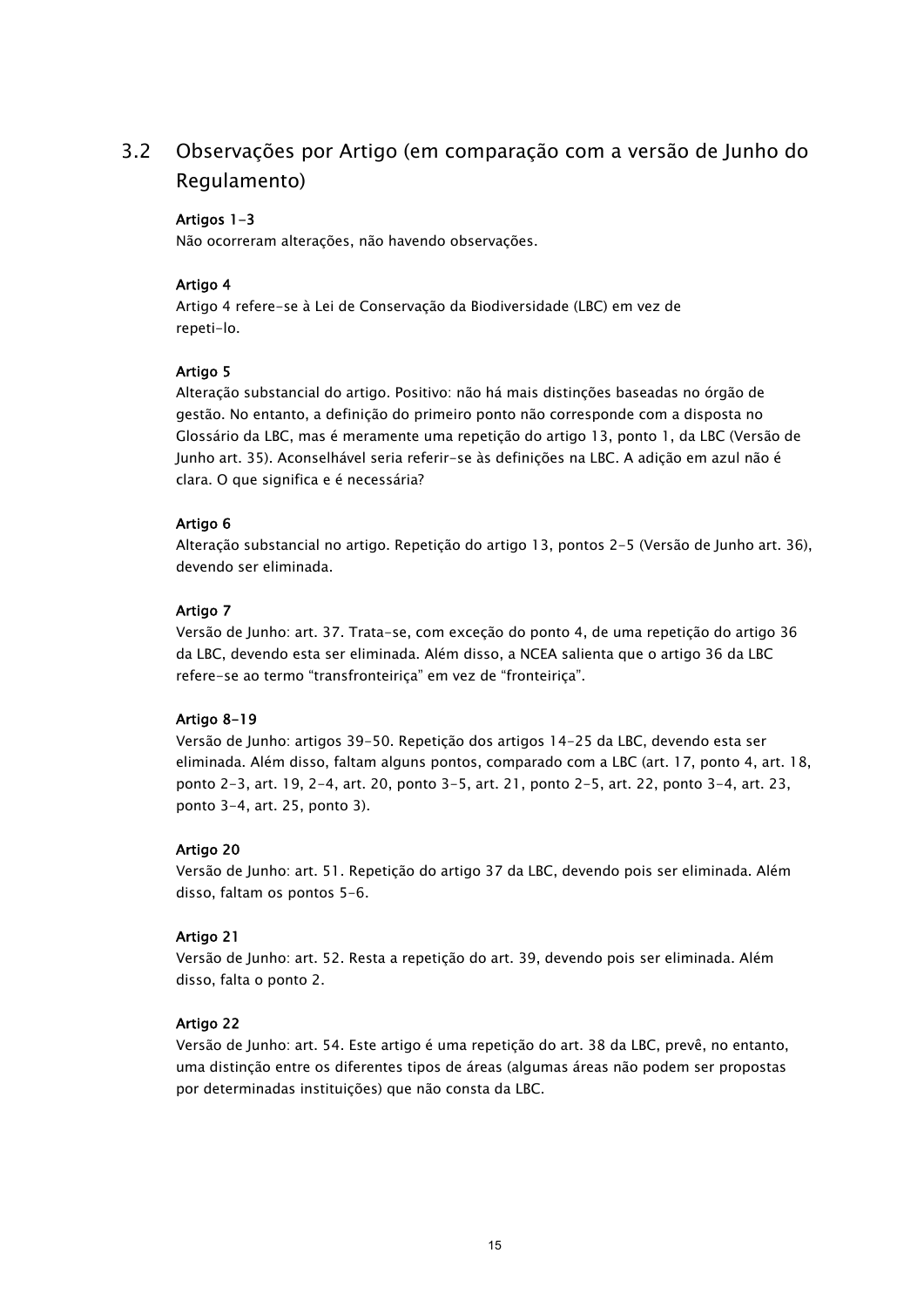### Artigo 23

Versão de Junho: art. 55. Este artigo parece carecer uma base jurídica geral na LBC, a não ser que o art. 68 forneça essa base. O artigo somente menciona a criação de uma área, não referindo-se à forma como modificar ou extinguir esta. A versão de Junho contém portanto demasiada informação.

### Artigo 24

Versão de Junho. Pontos positivos:

- nenhuma menção da ANAC, mas apenas do ministério;
- ponto 6 da versão de Junho foi eliminado.

Outras observações sobre à versão de Junho permanecem válidas: a LBC não menciona o procedimento de avaliação de propostas, para a criação, modificação ou extinção de áreas. Os motivos pelos quais se podem criar, modificar ou extinguir áreas deveram ser feitos explícitos (ao nível da LBC). A criação de áreas deverá, de preferência, só ser possível devido a razões ecológicas (por exemplo, para cumprir com os objectivos das políticas nacionais respeito à conservação de biodiversidade); a modificação e extinção de áreas só são permitidas no caso de respeitar os objectivos da criação de uma área por razões fora do alcance administrativo da mesma.

Se as razões não foram explícitas, o procedimento de avaliação e de tomada de decisão com respeito à criação, modificação e extinção de áreas tampouco seram transparentes. Este artigo não distingue entre níveis governamentais (provinciais, nacionais, etc.). E lógico envolver a ANAC e o ministério na criação, modificação e extinção de áreas a nível provincial, distrital e municipal?

### Artigo 25

Versão de Junho: art. 57. A obrigação de realizar estudos técnicos e consultar o público não consta da LBC. Como é que a obrigação de realizar uma AIA se relaciona com a legislação sobre a mesma? A numeração não está correcta. Pontos positivos: o ponto 4 foi eliminado; não faz mais referência à licença ambiental.

### Artigo 26

Versão de Junho: art. 56, ponto 6. Não fica clara a necessidade de mais pontos para descrever o prazo de atraso.

### Artigo 27

Novo artigo respeito à caução financeira que um deverá prestar para a criação de uma área de conservação.

### Artigo 28

Versão de Junho: art. 57. Pontos adicionais com referência ao reassentamento de pessoas. A maioria das observações dispostas no antigo artigo permanecen válidas: o artigo é algo confuso: aparentemente, é necessária a realização de estudos técnicos e de consulta pública e a obtenção de uma licença ambiental. Esta obrigação não cumpre com o disposto na LBC. O que dever-se-ia analisar durante os estudos técnicos? Qual é a finalidade de uma licença ambiental? O artigo 25 explica a razão de realização de uma consulta pública. É a ANAC responsável pela verificação da conformidade de esta com a lei em vigor?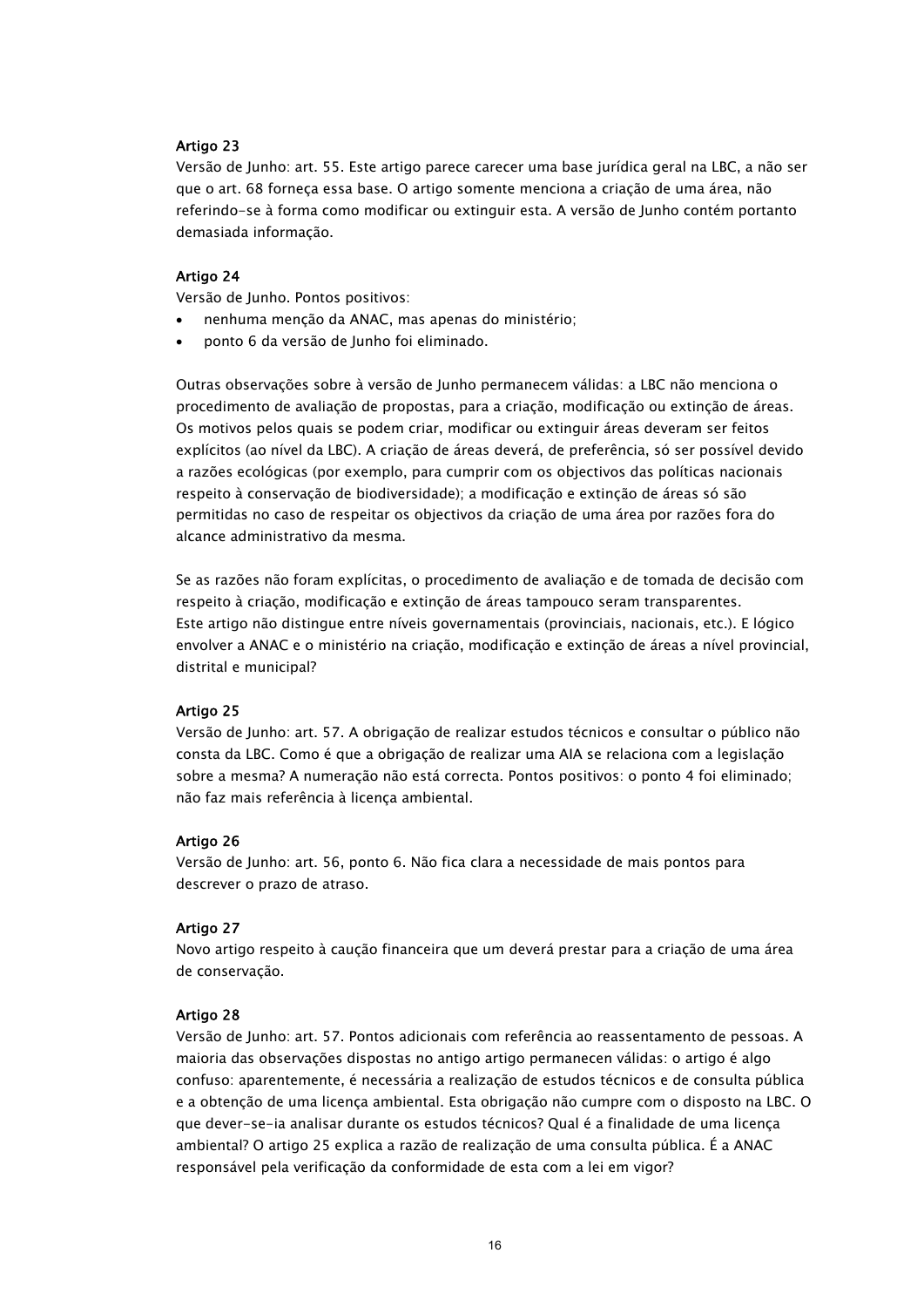ambiental? O artigo 25 explica a razão de realização de uma consulta pública. É a ANAC responsável pela verificação da conformidade de esta com a lei em vigor?

### Artigo 29

Versão de Junho: art. 53. e art. 60, ponto 2. O ponto 3, adicional, diz respeito à publicação no boletim oficial. Este artigo parece carecer uma base na LBC, a não ser que o artigo 68 constitue essa base. Não deveriam os requerimentos de contéudo do acto de criação serem estabelecidos a nível da LBC?

### Artigos 30-31

Versão de Junho: art. 59. Os parágrafos 2-4 são novos e abrangem a modificação de uma área (ver artigo 30). Uma ampliação é, segundo o ponto 4, razão para uma nova AIA. As observações constadas no artigo antigo ainda são válidas: o antigo artigo 59 considera que os procedimentos estabelecidos para a criação (velhos artigos 56-59) de uma área se aplicam, *mutatis mutandis*, à modificação e extinção da mesma. No entanto, os motivos para modificar ou extiguir uma área deveriam ser mais rigorosos. Se não, tornar-se-á fácil não assumir as resposabilidades pela criação uma área. Portanto, a NCEA recomenda que a modificação ou a extinção de uma área só é possível em caso de:

- um erro científico no estabelecimento de uma área, ou
- um desastre natural que faz com que seja impossível o alcanço dos das metas da área de conservação.

### Artigo 31

Versão de Junho : art. 59. As observações constadas no artigo antigo ainda são válidas (ver artigo 30). Os pontos 2-4 são novos e abrangem a modificação de uma área.

### Artigo 32

Versão de Junho : art. 61. Este artigo é uma repetição do art. 40 da LBC, devendo portanto ser eliminado. Positivo é a eliminação do artigo 60.

### Artigo 33

Versão de Junho : art. 62. Este artigo é uma repetição do art. 48, ponto 1, da LBC, devendo se eliminar.

### Artigo 34

Versão de Junho : art. 63. Este artigo parece carecer de uma base na LBC, a não ser que o art. 68 forneça essa base jurídica geral. O ponto 2 é adicional e refere-se à publicação no boletim oficial.

### Artigo 35

Versão de Junho : art. 64. Positivo é o facto de não haver mais repetição do art. 48, ponto 2, da LBC. No entando, o novo artigo introduz a Comissão Técnica de Acompanhamento e Supervisão. Como é que isto se relaciona com as pessoas mencionadas noart. 48, ponto, da LBC?

### Artigo 36

Versão de Junho : art. 65. Alteração substancial do artigo. Este artigo parece elaborar sobre a obrigação de sinalização constada o art. 48, ponto 3.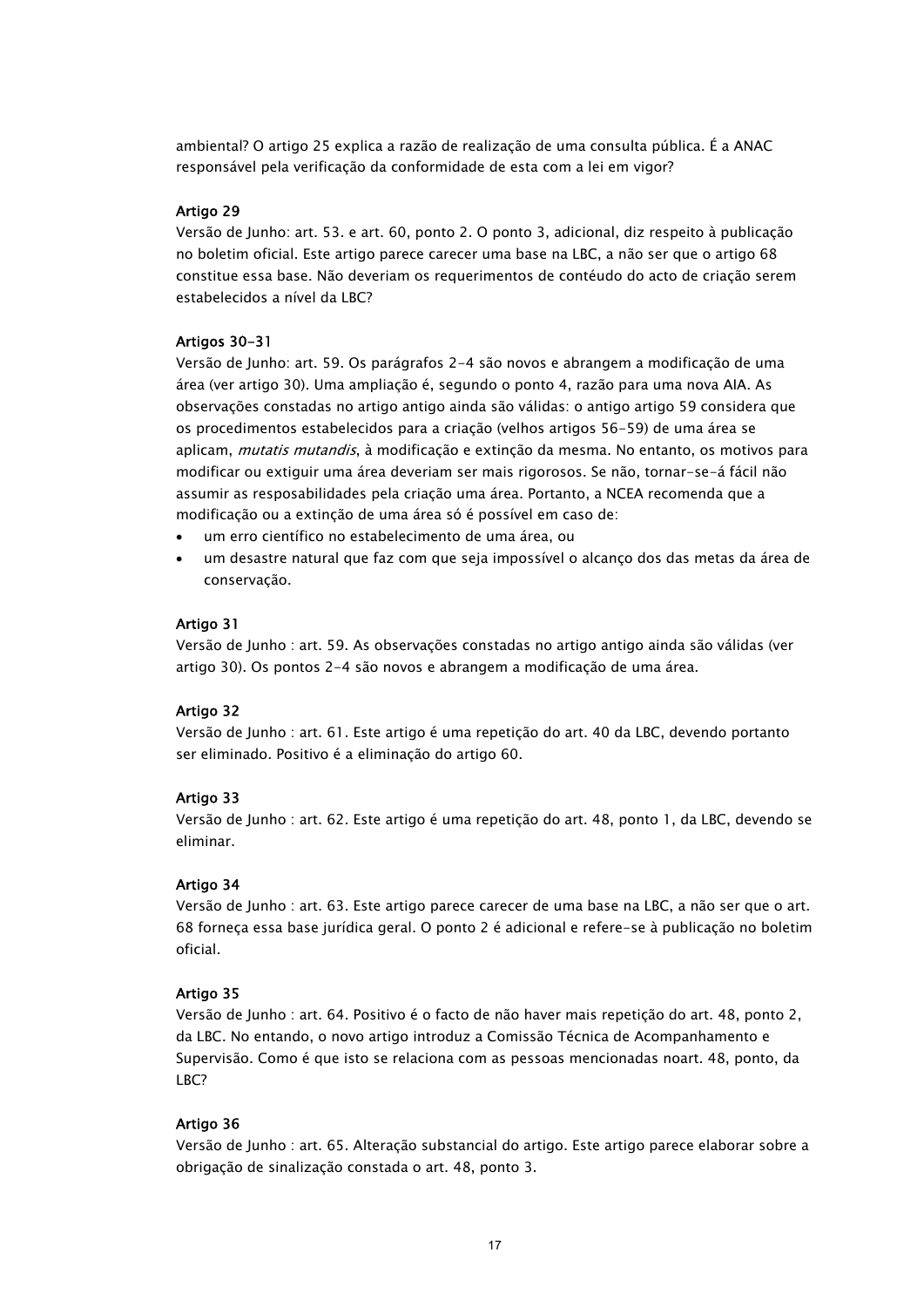### Artigo 37

Um ponto positivo é o facto da secção sobre a administração das áreas seguir à secção sobre a criação, modificação e extinção de áreas.

Versão de Junho : art. 5. As observações constadas no artigo antigo ainda são válidas: este artigo distingue entre áreas administradas pela Administração Nacional e outras. Qual é a razão de tal distinção e prevê esta diferenças a nível deconservação. Esta distinção não consta na LBC.

### Artigo 38

Versão de Junho: art. 6. Não há observações.

### Artigo 39

Versão de Junho : art. 8. Comparado com o antigo artigo 8, o presente artigo parace compreender mais tarefas para o administrador. Positivo é a ordem mais lógica.

### Artigos 40-50

Versão de Junho: arts. 9-19. Embora referirem-se mais ou menos à mesma matéria, parecem ter uma diferença siginificativa: o representante da ANAC não é o administrador (compara-se o antigo artigo11, ponto 2a). A maioria dos artigos não consta de uma base jurídica específica na LBC, a não ser que o art. 68 fornecá tal base. O artigo 41 é uma repetição do art. 7 da LBC, devendo ser eliminado.

### Artigo 51-56

Versão de Junho : arts. 20, 23-26, 28. Estes artigos não constam de uma base jurídica específica na LBC, a não ser que o art. 68 fornecá tal base.

### Artigo 57

Novo artigo sobre uma nova parte da administração. Este artigo não parece constar de uma base jurídica específica na LBC, a não ser que o art. 68 fornecá tal base.

### Artigos 58-61

Versão de Junho : arts. 21-22 e 30. A substituição do Conselho Técnico parece estar central. Estes artigos não constam de uma base jurídica específica na LBC, a não ser que o art. 68 fornecá tal base. O artigo 61 contem (em comparação com o antigo art. 30) um ponto adicional, 3º, que estabelece a administração requere departamentos padrões.

### Artigos 62-63

Versão de Junho : arts. 31-32. Positivo é a eliminação da maior parte do antigo artigo 31 e de os planos de maneio não mais serem considerados planos especiais de ordenamento territorial. Em vez disso, o ponto 3 do art. 63 afirma que numa 'zona ecológica' (whatever that may mean), onde existem uma ou mais áreas, deveria haver um plano especial de ordenamento territorial. Portanto, a maioria das observações respeito ao antigo art. 32 permanece válida: este artigo afirma que os planos de maneio das áreas de conservação têm a mesma força legal que os planos de gestão ambiental. Dever-se-ia regular tal a nível da lei própria. Ver art. 43, ponto 30 e art. 39 , da LBC.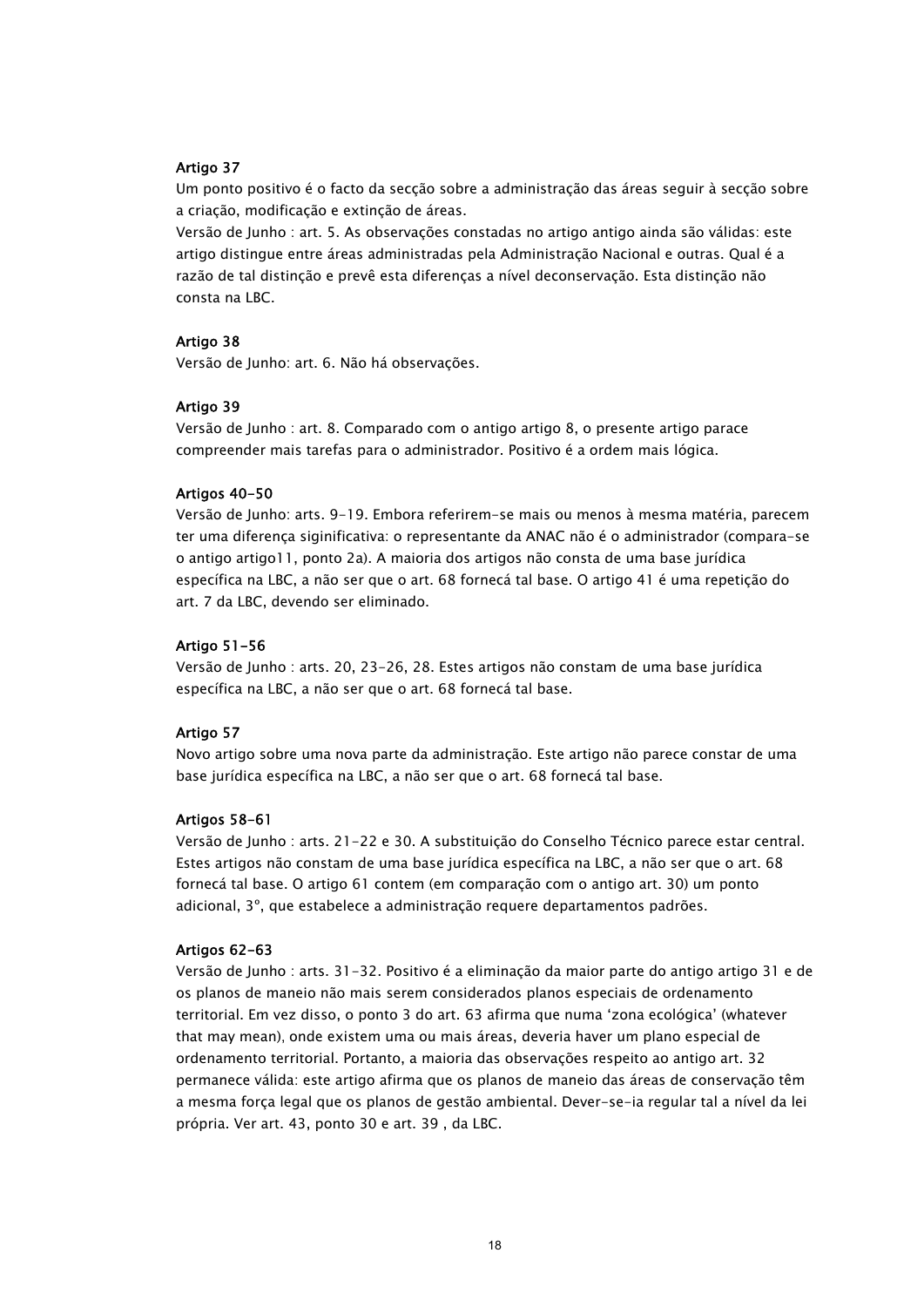Para uma gestão adequada destas áreas, é fundamental evitar a acumulação de vários planos a diferentes níveis de governamento na mesma área. No caso de planos adicionais forem necessários, deverá ficar claro qual plano regula qual parte da área.

### Artigos 64-66

Versão de Junho: arts. 33 e 34, embora a nova versão contenha mais requisitos em matéria de conteúdo. As observações constadas no artigo antigo ainda são válidas: este artigo é uma repetição do art. 43 da LBC, se bem que o 2º ponto do art. 65 não parece constar no art. 43 da LBC. Dever-se-ia regular a elaboração e aprovação do plano de maneio pala LBC e não pelo regulamento. Além do mais, há de notar-se que cabe ao administrador criar harmonia entre o projecto do plano e as políticas nacionais nas áreas de conservação. Não deveria tal tarefa ser desempenhada por todas as intituições envolvidas?

### Artigo 67

Novo artigo com referência ao programa de encerramento. Aparentemente, tal só é possível para áreas privadas. Este artigo não parece constar de uma base jurídica geral na LBC, a não ser que o art. 68 fornecá tal base.

### Artigo 68

Note-se o número considerável de artigos sobre a conservação de biodiversidade mais adiante no Regulamento em comparação com a versão de Junho. É preferível que o leitor do Regulamento consulte todos os artigos sobre as actividades nas áreas que se encontram no início do Regulamento, apenas após a criação das áreas.

Versão de Junho: art. 67, é uma repetição dos arts. 15-17 da LBC, devendo ser eliminado.

### Artigo 69

Versão de Junho: art. 68, é uma repetição do art. 26, devendo ser eliminado. As observações constadas no artigo antigo ainda são válidas: este artigo parece admitir cada actividade, segundo o critério: necessidade, utilidade ou interesse público. Este ponto não obedece às normar internacinais de hieraquiada mitigação: não é obrigatório tentar primeiro evitar impactos sobre área. O mesmo se aplica ao ponto 2. É melhor ter uma formulação do tipo descrito no 5º ponto, porque impõe uma condição: actividade não deveria comprometeros objectivos da área. Esta condição implica a análise dos impactos de cada actividade sobre os objectivos da área.

O 4º ponto é uma repetição do art. 20(4) e o 5º ponto do art. 21(4) da LBC. O 6º ponto parece apresentar uma forma de repetição do 3º ponto dos artigos 22 e 33 da LBC.

O que se entende pelo o 7º ponto e como se relaciona com o artigo 26(2)?

A questão quanto às actividades a permitir-se of proibir-se, é a mais importante para o regulamento da conservação de biodiversidade. Para tal é importante a regulação explícita e inequívoca num artigo, ao nível da própria LBC.

Além disso, este artigo não consta de uma base jurídica geral na LBC, a não ser que o art. 68 fornecá tal base.

### Artigos 70-73

Versão de Junho: arts. 69-72. As observações constadas nos artigos antigos ainda são válidas: geralmente não se deveria permitir, de preferência, actividades (inclusive instalações, construções e vias) nas áreas, sem uma verificação preliminar do cunprimento destas com os objectivos da área. Porquê fazer uma excepção a instalações, construções e vias? Por outro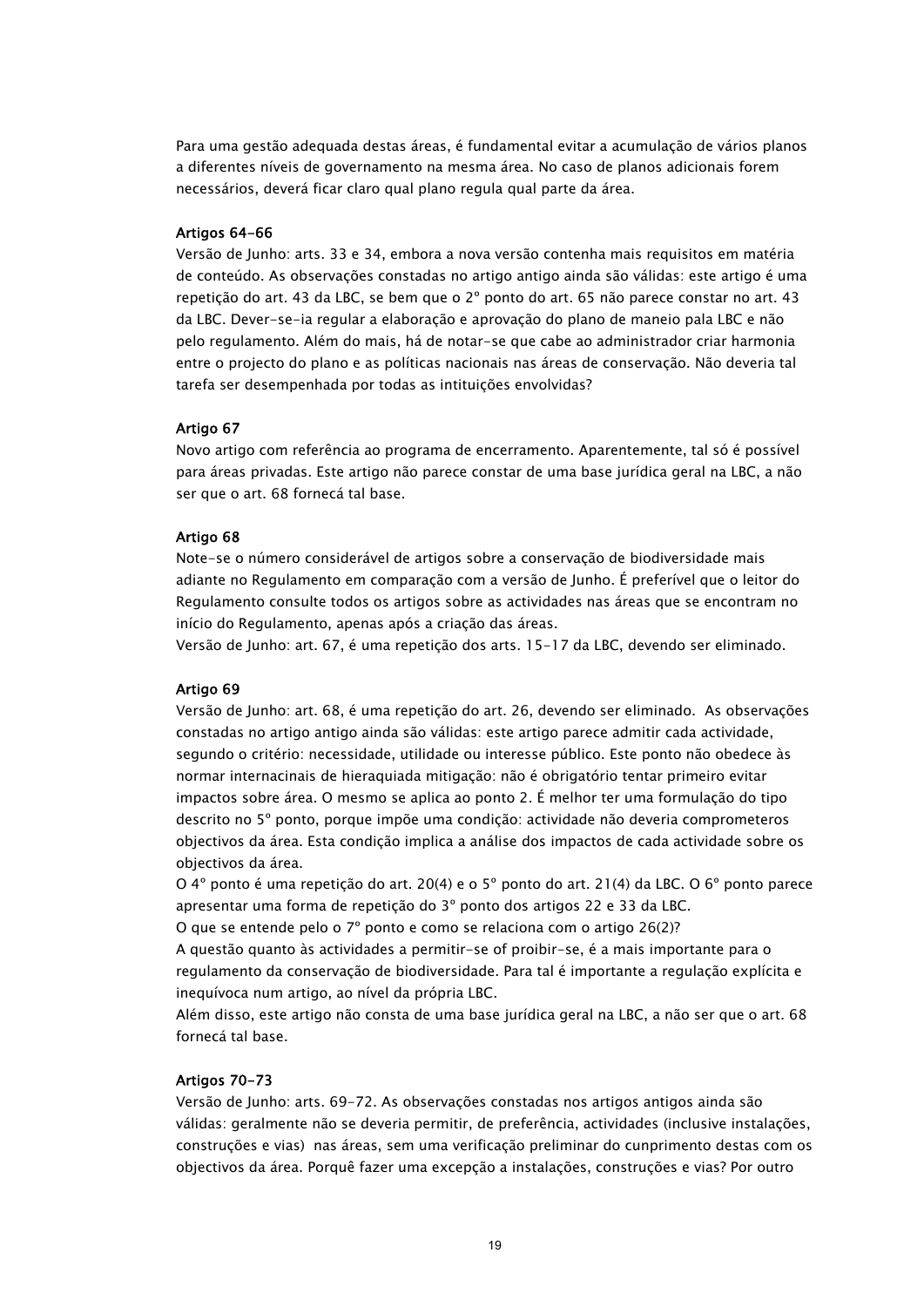lado, uma excepção a actividades somente destinadas a conservar a biodiversidade pode resultar bastante útil. Ainda por cima, este artigos não parecem constar de uma base jurídica geral na LBC, a não ser que o art. 68 fornecá tal base.

### Artigos 74-75

Versão de Junho: arts. 73-74, embora o novo artigo 75 contenha pontos adicionais (8-10). O novo ponto 8 requere uma a verificação da actividade solicitada no tocante às proibições impostas pelo plano de maneio. Também seria lógico verficar com outra legislação relevante. As observações constadas nos artigos antigos ainda são válidas: como é que o artigo 73 se relaciona com o artigo 27 da LBC? Parece tratar-se de uma repetição. Além disso, neste artigo se usa o termo "concessões". Qual é a diferença com "licença" ou "licenciamento" (ver por exemplo os arts. 22—24 e 28-29 da LBC)? O artigo 40 da LBC usa o termo "licencamento ambiental".

Estes artigos parecem sugerir que cada actividade na área requere determinada autorização. Como é que esta sugerência se relaciona com os artigos 69-73 que parecem implicar a admissão geral de determinadas actividades? E qual é a margem de apreciação quando a própia lei já autoriza a actividade? A autoridade ainda pode recusar e por que?

### Artigo 76

É um novo artigo. Não é inteiramente claro por que razão deveriam estas actividade serem permitidas pela ANAC em vez do administrador. Será que existem outros critérios de verificação que os que constam no art. 75, 8º ponto?

### Artigos 77-78

Versão de Junho: arts. 75-76, são repetições dos artigos 44-45 da LBC, devendo ser eliminados.

### Artigos 79-80

Novos artigos. Positivo é a definição clara de compensação. Não é clara a razão de distinção entre compensação directa e indirecta. A compensação indirecta não parece cumprir com a definição de compensação de consta o art. 79.

### Artigo 81

Novo artigo. Todas as formas de compensação são do tipo finançeiro. No entanto, como descrito nas observações da versão de Junho, compensação em dinheiro é um último recursoe raramente ocorrerá. A secção sobre compensação, após a sus definição, deveria explicar o princípio da hierarquia da mitigação e prever uma adequada ordem de medidas.

### Artigo 82

Versão de Junho: art. 77. As observações constadas nos artigos antigos 77-79 ainda são válidas: juntamente com o regulamento das actividades que são permitidas ou proíbidas,a questão de compensação é a mais importante para o regulamento da conservação de biodiversidade. No tocante a este assunto existem normas internacionais. Estas normas baseiam-se na designada hierarquia da mitigação, que considera a compensação/o contrabalanço como último recurso. A hierarquia tem a seguinte ordem de aparência:

 Evasão: medidas para evitar criar impactos já desde o começo, tais como cuidadosamente colocar elementos de infra-estrutura de forma espacial ou temporal,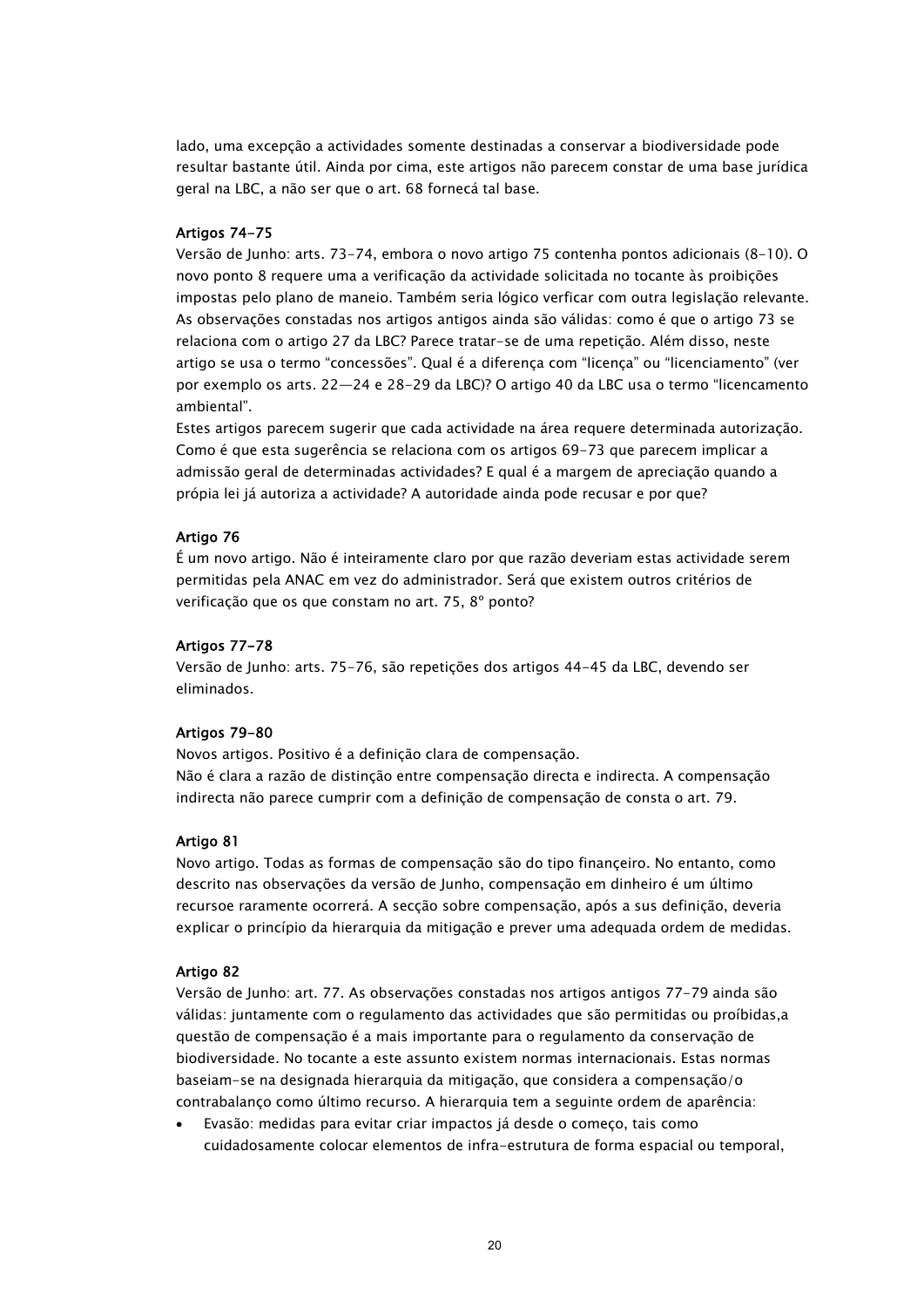com o fim de evitar inteiramente impactos sobre determinados componentes de biodiversidade;

- Minimização: medidas para reduzir a duração, a intensidade e/ou o extento dos impactos (inclusive os impactos directos, indirectos e cumulativos, comforme adequado) que não podem ser inteiramente evitados, na medida do praticável;
- Reabilitação/restauração: medidas para reabilitar ecossistemas que sofreram degradação ou para restaurar ecossistemas absolvidas após a exposição a impactos não podem ser interiamente evitados e/ou minimizados;
- Contrabalanço: medidas para compensar cada resíduo significativo, impactos adversos que não podem ser evitados, minimizados e/ou reabilidatos ou reestabelecidos, a fim de não sofrer ganho ou perda líquidos de biodiversidade. Contrabalanços podem assumir a forma de intervenções de gestão positivas, tais como reestabelecer um habitat degradado, travar a degradação ou impedir riscos, protegendo áreas onde há perda iminente ou projectada de biodiversidade.

Isso significa que a perda de biodiversidade, não pode ser evitada, dever ser compensada, em criando nova biodiversidade, preferivelmente na mesma área. Compensação em dinheiro é um último recurso and raramente ocorrerá, já que é quase sempre possível criarnova biodiversidade.

A hierarquia de mitigação também é definida no Regulamento sobre o processo de avaliação do impacto ambiental.

Os artigos 11 e 49 da LBC prevêm uma definição de compensação como um tipo de caução financeira a prestar de modo a gozar da conservação de biodiversidade.

O artigo 82 parece considerar a compensação como uma sanção aplicável a infracções. O tema de sanções e infrações aparece já regulada no Capítulo IX da LBC. Quando a degradação ambiental é autorizada por uma autoridade, o proponente não pode ser considerado infractor.

Pelo tal, dever-se-ia ter clara distinção entre:

- A perda de biodiversidade resultante da autorização por uma autoridade; dever-se-ia evitar tal quanto mais possível atravésdo uso aproriado da hieraquia da mitigação;
- A perda de biodiversidade causada por uma infracção da lei ou do regulamento deveria ser sujeita ao Código Penal;
- Dever-se-á prestar alguma forma de caução financeira para o gozo da conservação de biodiversidade; isto deveria ser questão de fiscalização.

Visto que a legislação corrente (LBC e Regulamento) não faz esta distinção, o regulamento da compensação é muito confusa e fácil de violar.

Por último, estes artigos não parecem constar de uma base jurídica geral na LBC, a não ser que o art. 68 fornecá tal base.

### Artigos 83-84

Novos artigos. O artigo 83 permite ao ministério criar um comité de compensação para avaliar propostas de compensação. Em vez de criar novos comités, é ainda mais importante identificar a hierarquia de mitigação, que por sua vez poderia servir como critério para a evaluação de propostas de compensação.

Positivo é o facto do artigo 84 estabelece uma ordem de prioridade para medidas de compesação. Isto, no entanto, não segue a hierarquia da mitigação, porque sugere dano, que